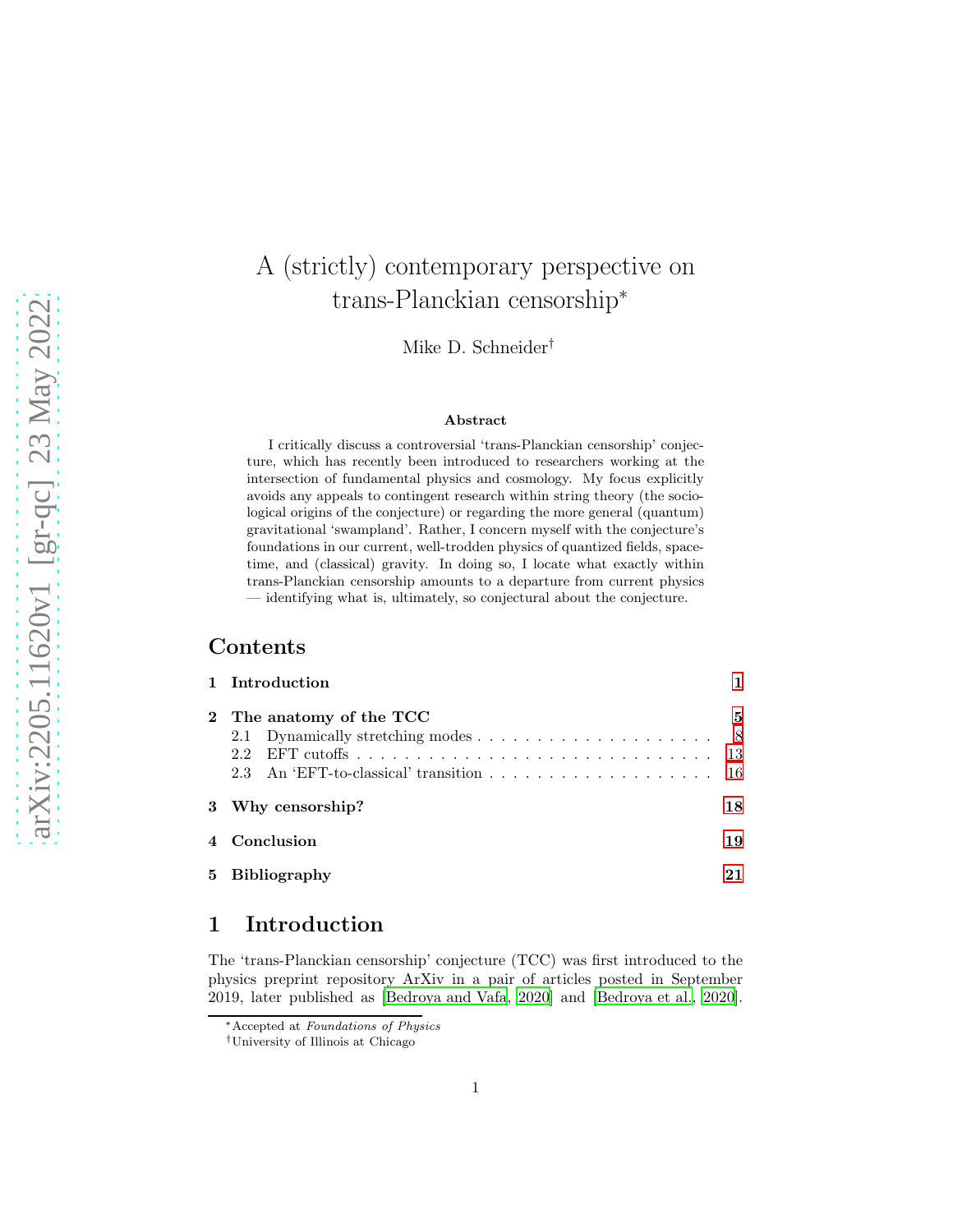More recently, the TCC has been advertised — by the first author on both of those inaugural articles  $-$  as "a natural modification of the renormalizability condition for gravitational theories where the conventional notion of renormalizability does not apply" [\[Bedroya, 2021,](#page-20-3) p. 6]. This is quite an advertisement! Renormalization in quantum field theory is "one of those great success stories in physics" [\[Rivat](#page-22-0), [2019,](#page-22-0) p. 1]. Indeed, it is often taken as a condition of adequacy in the construction of fundamental physical theories within quantum field theory that such constructions be renormalizable. So too may one read the present claim as an insistence that the TCC will, in the future, be rendered true as a condition of adequacy in theory construction within the context of quantum gravity (i.e. 'beyond field theory').

Meanwhile, another author from one of those inaugural articles has described the TCC as "a momentum space generalization of Penrose's [cosmic censorship] hypothesis" familiar from general relativity [\[Brandenberger, 2021,](#page-20-4) p. 6]. And lest one think that this second advertisement is subdued in comparison with the first: I can report that in a discussion section held on the second day of the inaugural meeting of the International Society for Quantum Gravity (organized virtually in October 2021), the same author further offered the TCC, on this second advertisement, as an organizing principle behind the entire (quantum) gravitational 'swampland' program.

The latter is a momentous claim, and certainly on par with the claim of the first advertisement above. Originally developed in the context of studying obstructions to stringy ultraviolet (UV) completions of effective field theories (EFTs), the swampland program now describes a more general attempt to study which quantum field theoretic constructions interpreted as low-energy EFTs cannot describe material quantum systems that are (quantum) gravitationally coupled [\[Palti, 2019\]](#page-22-1). Research in the swampland program proceeds in terms of 'swampland conjectures'. Many are narrowly focused technical conjectures about families of EFTs that safely avoid the swampland, or otherwise fall within it: failing to admit UV completions, given (quantum) gravity. These technical conjectures are motivated directly by arguments and toy models in particular UV quantum gravity approaches — traditionally string theory. But some swampland conjectures are quite broad. For instance, string universality is one such broad conjecture, which states that the string 'lamppost principle' is true: EFTs that avoid the swampland (that is, those admitting UV quantum gravity completions) admit stringy UV completions [\[van Beest et al.](#page-22-2), [2021](#page-22-2)]. Swampland arguments in support of string universality are therefore arguments in support of a sustained interest in a string theory approach to quantum gravity (cf. [\[Kim et al., 2020](#page-21-0)]). It is in this sense that swampland research, though originating in string theory, would seem to represent a strictly more general — perhaps even 'approach-neutral' — means of conducting quantum gravity research. So an assertion that the TCC is an organizing principle behind the swampland program would seem to amount to a far reaching and profound claim about the conjecture's place within the overall conceptual structure of the problem of quantum gravity.

What is this incredible new conjecture? Roughly speaking, the TCC pro-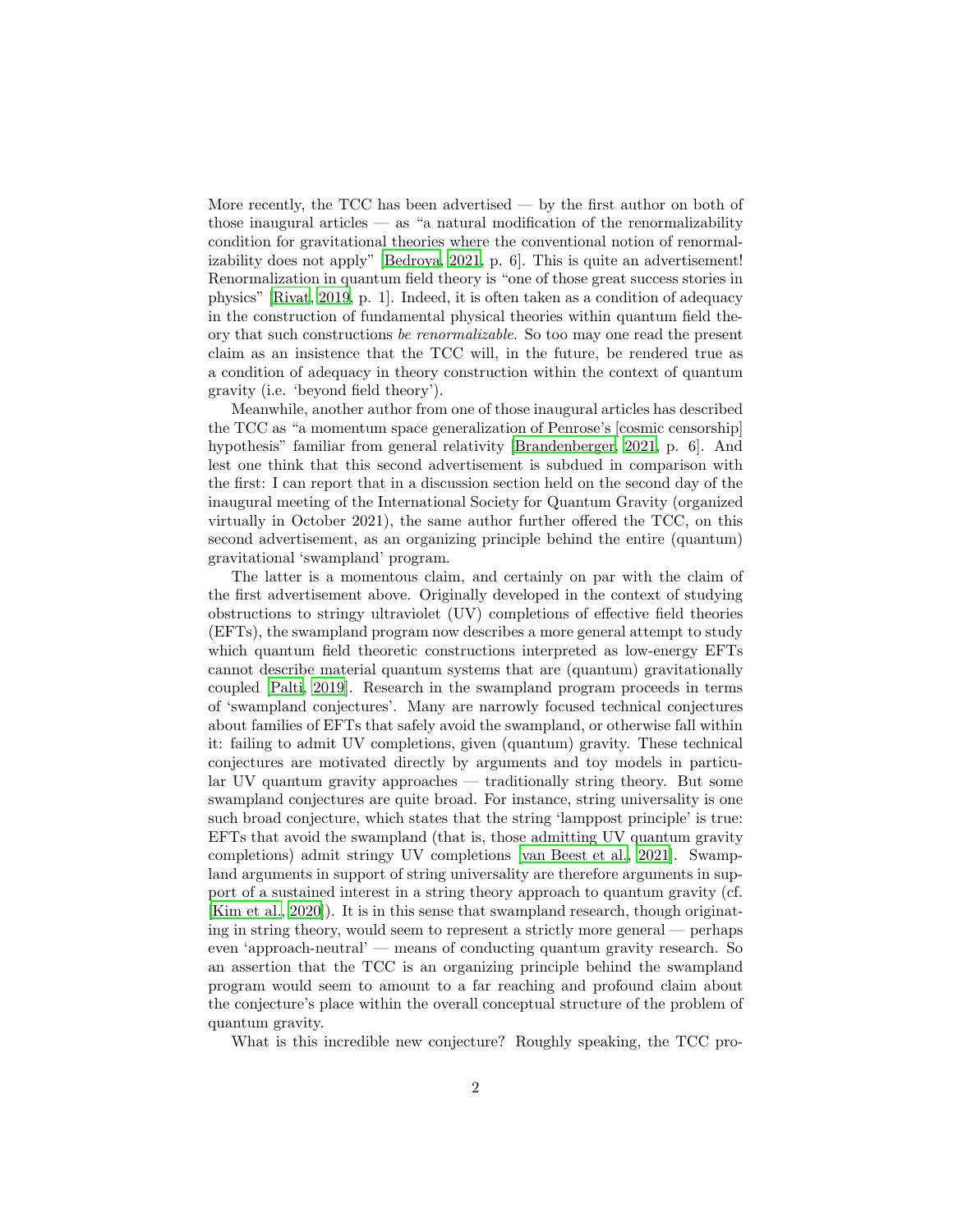hibits 'trans-Planckian' quantum modes from becoming 'trans-Hubble' in any EFT treatment of a (gravitationally coupled) material quantum system described quantum field theoretically (i.e. described as a quantized relativistic field). That is, considered in terms of an EFT, any initially UV, super-Planckian modes indexed by frequency in 'momentum space' that dynamically stretch, in the course of a background rapid expansion of spacetime due to gravity, to sub-Planckian frequency scales are prohibited from further stretching to scales on the order of the (inverse) Hubble radius — a rough lower bound on the characteristic scale of classical physical interactions relevant in a linearized 'momentum space' treatment of the growth of classical structure in large-scale cosmology.

But as I discuss in [\[Schneider](#page-22-3), [2021](#page-22-3)], the normative force of any physical consequence of this prohibition is, by the conjecture, secured by unknown facts specifically about UV quantum gravity. The TCC is an assertion about what is possible of quantum field theoretic physics, as interpreted by means of EFTs, given some as-yet unknown UV theory of quantum gravity that takes over as an apt description of the same material quantum systems in our gravitationally coupled universe at energies above the Planck scale (the scale above which it is standard to expect that any field theoretic description of a gravitationally coupled system will simply fail to be apt). Since we do not yet have that UV theory of quantum gravity, the upshot is that whether one is to presently embrace the conjecture simply must amount to speculation about future physics.

And as it happens, one physical consequence of this speculation is a derivation of an upper bound in fundamental physics on the duration of the background rapid expansion in any EFT description of a material quantum system in our gravitationally coupled universe. As originally noted by [Bedroya](#page-20-2) et al. [\[2020\]](#page-20-2), this would seem to apply significant pressure on the popular 'inflationary cosmology' research program in early universe cosmology (thereby motivating work on alternatives to inflationary accounts of large-scale cosmic structure formation),<sup>[1](#page-2-0)</sup> as well as on one popular understanding in standard model cosmology of dark energy in the asymptotic future (cf. [\[Heisenberg et](#page-21-1) al., [2018](#page-21-1)]). Unsurprisingly then, the TCC has, as speculation, been met with considerable resistance in the wider community — this, despite the spectacular advertisements that have been put forth in its favor. On the other hand, the speculation has also been used for certain *further* ends in cosmology, including late-stage

<span id="page-2-0"></span><sup>&</sup>lt;sup>1</sup>The upper bound on the duration of rapid expansion allowed (e.g. in an inflationary epoch in the early universe) depends on fixing a class of models, given further empirical constraints (e.g. the amplitude of the CMB power spectrum downstream of the inflationary epoch). On this point, as summarized in [\[Brandenberger](#page-20-4), [2021](#page-20-4), p. 7], bounds on inflation that are due to trans-Planckian censorship:

<sup>...</sup> are only consistent if inflation takes place at a very low energy scale of  $V^{\frac{1}{4}} < 10^9 \text{GeV}$ , assuming an almost constant value of [Hubble radius] during inflation and instantaneous reheating. This is a very severe constraint on canonical single scalar field models of inflation. The bound can be relaxed by allowing a substantial time dependence of [Hubble radius] during inflation or by modifying the post-inflation cosmology. On the other hand, the bound is strengthened if there is a period of radiation domination before the onset of inflation.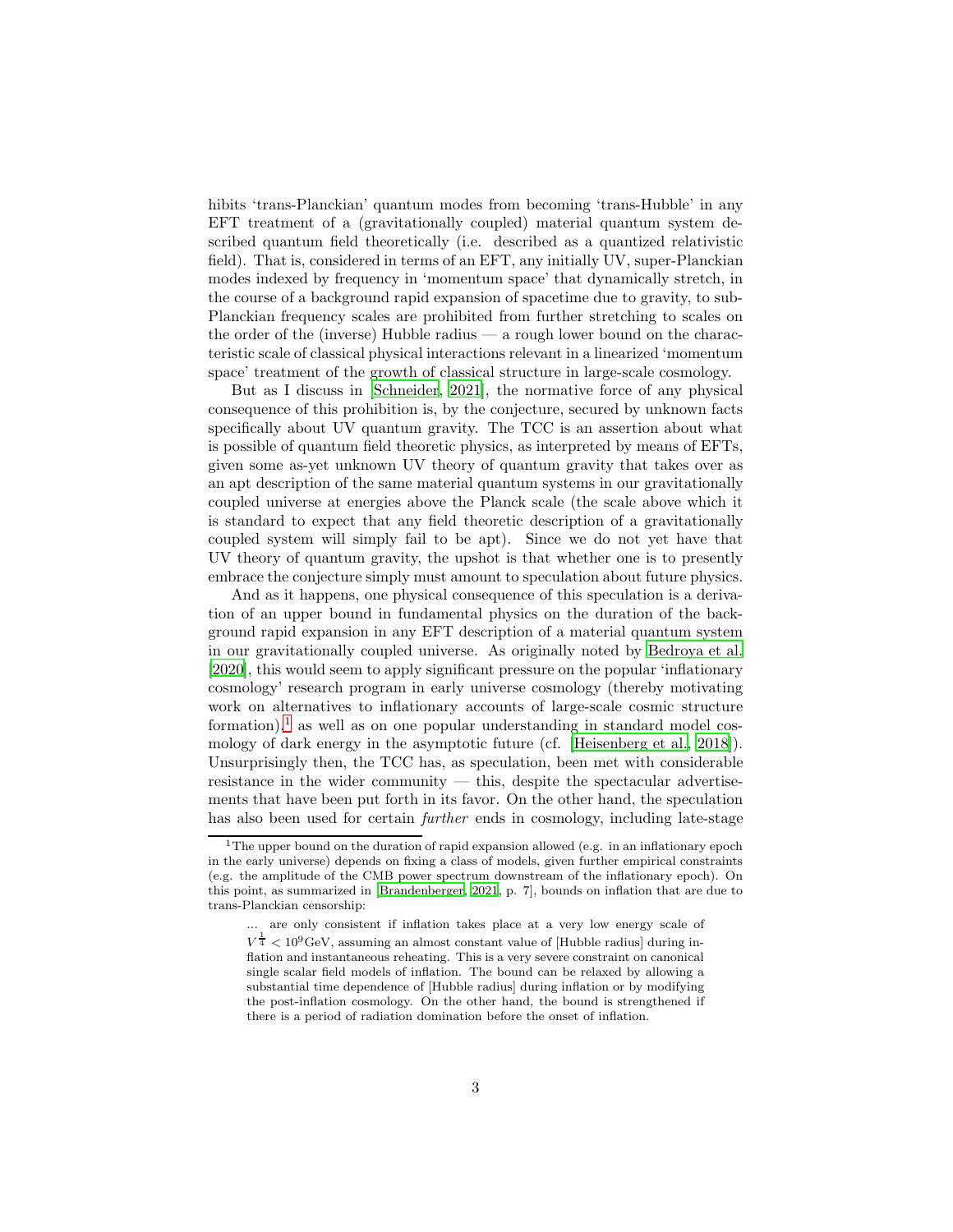cosmology beyond the standard model. For instance, in the new program in cyclic cosmology proposed in [\[Ijjas and Steinhardt, 2019\]](#page-21-2), one might argue that trans-Planckian censorship is implicitly invoked in order to help derive a finite upper bound on the lifetime of any given cycle.<sup>[2](#page-3-0)</sup>

In light of the conjecture's ambivalent reception, it is of some importance that one look beneath the spectacular advertisements for the TCC. These advertisements are, after all, offered in the contingent thicket of ongoing quantum gravity research. By contrast, what one would really like is to better understand arguments that might motivate the speculation, given just our current, well-trodden physics of quantized fields, spacetime, and (classical) gravity. And this requires that great care be given, in the first place, to how one presents the TCC just in terms of that current, established physics.

Unfortunately, to my knowledge, such a presentation has not yet been provided. In fact, the existing sentiment in the literature would seem to favor a view that is very nearly the opposite: that, in light of the pressures it places on inflationary cosmology, what one is after in order to motivate the TCC is an argument entirely 'within' quantum gravity research. For instance, in one of the clearest articulations of this sentiment that I have found, [Brahma \[2020](#page-20-5), p. 5] writes that:

If correct, the TCC would imply a tectonic shift in our understanding of early-universe cosmology since it seems to highly disfavour models of inflation. Given its radical consequences, it is natural to ask if the TCC can be obtained from some other well-tested aspect of quantum gravity.

Here, 'well-tested' is to be understood entirely as a matter of theoretical work in the course of ongoing quantum gravity research — not to do with any particular physical theory's purchase on empirical phenomena. But I think this confuses ease of argument exposition for argumentative strength. A stronger argument is one that is ultimately unconditional on (plausibly) contingent claims arising within quantum gravity research. Better, then, is to proceed directly from a firm empirical foundations provided by our current best theories.

Consequently, my primary goal in this article is to supply such a presentation: developing foundations for the TCC, as far as is possible, just by means of current physics. The upshot of my doing so will be, along the way, to clarify several interrelated points regarding the conceptual and logical structure of trans-Planckian censorship, as it is situated at the nexus of fundamental physics and cosmology. These points include the relationship between the TCC and the notion of limits on the use of the EFT toolkit in fundamental physics; the role

<span id="page-3-0"></span><sup>2</sup>Or, more carefully put: a principle along the lines of trans-Planckian censorship is evidently what would ensure, in a model-independent way, that there is a finite upper bound in each cycle — so that, especially, it might thus be reasonable to go 'beyond the standard model' in late-stage cosmology, favoring end conditions consistent with a cyclic model instead. (In §3.1 of the paper cited in text, the model included for illustrative purposes builds in the finiteness by hand, though the authors do explicitly note that facts about the dark energy density are what, in the model, matters to that finiteness.) I thank Anna Ijjas for correspondence on this topic.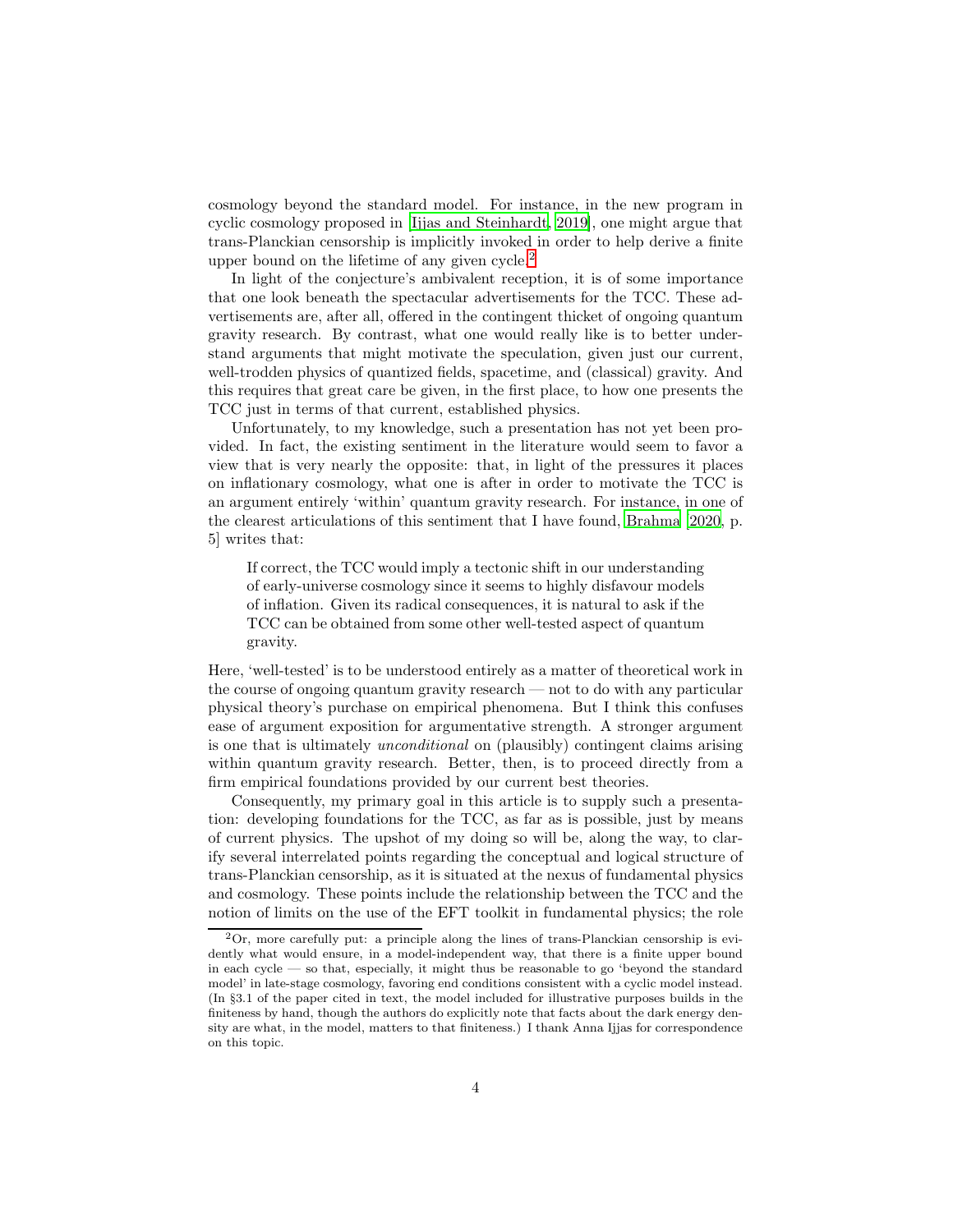of classical, large-scale cosmology in motivating the TCC; and how (and how not) speculating the TCC bears relevance to ongoing semiclassical cosmological modeling practices.

Through these means, by the end of the article I will have located what exactly within an affirmation of trans-Planckian censorship would amount to a departure from our current physics — locating what, exactly, is so conjectural about the conjecture. I will conclude that the TCC is speculative in virtue of its invoking a particular new fundamental physical claim, entirely beyond the scope of current physics. Namely (in terms that will be made abundantly clear below): effective field theoretic descriptions of gravitationally coupled material quantum systems in the cosmological sector of UV quantum gravity must feature a low-energy ('infrared', or 'IR') cutoff — a cutoff that is, in particular, specifically tailored to classical considerations in cosmological modeling. Reflecting on how, exactly, this particular 'UV/IR mixing' claim extends beyond our current physics applies at least some pressure on the persuasiveness of the above advertisements for the TCC, which might otherwise seem to cast our speculating trans-Planckian censorship as an eminently compelling prospect within ongoing quantum gravity research.

## <span id="page-4-0"></span>2 The anatomy of the TCC

The goal of this section is to flesh out an understanding of trans-Planckian censorship, as one may presently articulate such conjectural physics. I do so in three installments  $-$  §2.1, 2.2, and 2.3 respectively. This paves the way for discussion in §3 as to whether the TCC might then be understood, from the perspective of just our current physics, to perform some crucial role in the context of UV quantum gravity.

Of course, on this upshot: it is important to not lose sight of the fact that the TCC is ultimately a claim that is made (by conjecture) in accordance with an as-yet unknown UV theory of quantum gravity. It is not about our current, well-established fundamental physical theories  $-$  i.e. general relativity  $(GR)$ and quantum field theory (QFT). As is well known, the problem in fundamental physics that research toward a UV theory of quantum gravity is meant to address begins with recognition of a tension between GR and QFT (only then bolstered by further physical arguments that draw on additional conceptual resources, e.g. those of statistical mechanics). Namely, descriptions of a real-world — hence, gravitationally coupled — material quantum system that are owed to GR are, on a flat-footed reading, in contradiction with descriptions of the same system that are owed to QFT. As typically presented, these contradictions reflect the fact that the former descriptions are entirely classical, despite the material system being quantum; hence, one arrives at the usual call for some future quantum theory of gravity to ultimately replace GR.[3](#page-4-1) Thus, one should not be surprised to

<span id="page-4-1"></span><sup>&</sup>lt;sup>3</sup>In this exposition, I am being purposefully quiet about whence the demand for a quantum gravity theory that is, specifically, 'UV'. It suffices to say that, in the wake of GR, there are conceptual challenges spelling out adequacy criteria for any fundamental quantum gravity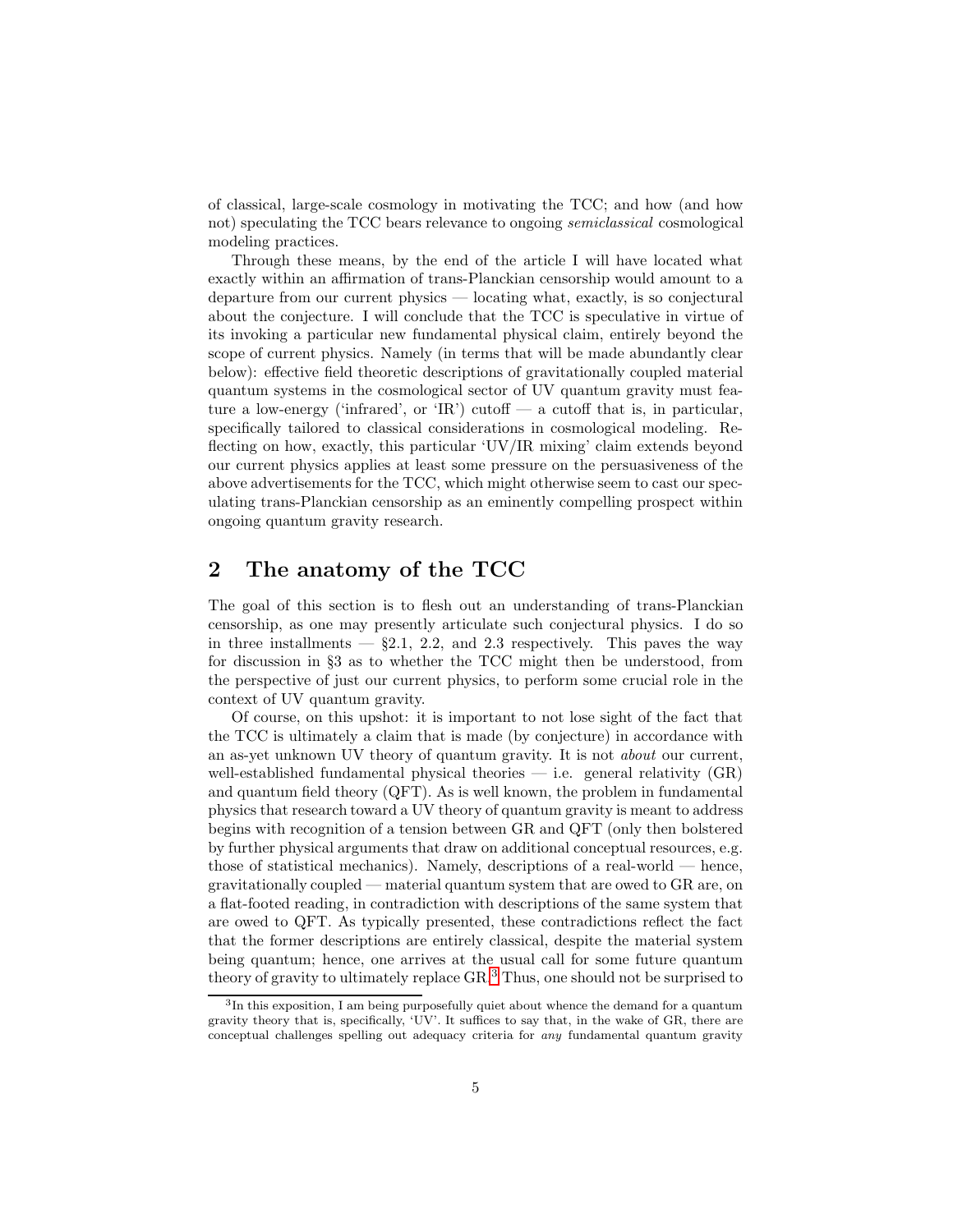note that our current theories of GR and QFT will, in themselves, be inadequate to the task of substantiating the current physical foundations of the TCC.

Instead, in contemplating consequences of a UV theory of quantum gravity that is yet to come, we must all content ourselves with 'semiclassical gravity'. Semiclassical gravity is a theory (more or less) that amalgamates our current physical commitments stemming, respectively, from GR and QFT, as each would individually be applied to some given system. As I discuss in [\[Schneider,](#page-22-4) [2020b](#page-22-4)], the theoretical architecture of semiclassical gravity (based, as it is, on our current, well-established physical theories) is intended to provide a means of generating approximations of the low-energy consequences of the future UV theory of quantum gravity in application to the given system — that is, given our embrace of GR and QFT as incredibly successful theories that preside over particular empirical domains. Meanwhile, taking semiclassical gravity — in light of those successes — to provide such approximations amounts to an anticipation, today, about that future physics (in the sense of [\[Schneider](#page-22-5), [2020a\]](#page-22-5)). So, any claims made about the real-world system on the basis of semiclassical gravity are "not consequences of current physical theory. Rather, they are claims about what one might infer from contemporary physics about approximations of future physics" [\[Schneider, 2020b,](#page-22-4) p. 15]. Just so, trans-Planckian censorship is a conjecture about future physics, and the task at present is to articulate the conjectured claim as well as is presently possible: by way of an (anticipated) approximation provided by the theoretical architecture of semiclassical gravity.

Recently, [Wallace \[2021\]](#page-22-6) has argued forcefully for the point of view that the theory 'low-energy quantum gravity' belongs alongside those EFTs familiar from standard model particle physics in the corpus of empirically successful theories that together characterize our current best fundamental physics. Here, low-energy quantum gravity refers to an interacting EFT of the 'graviton', constructed bottom-up from (linearized) perurbative GR about any given background — where the background is then interpreted as a mean-field expression appropriate at low-energies as an approximation of some given state in an underlying unknown UV quantum gravity theory. As [Wallace \[2021\]](#page-22-6) notes, low-energy quantum gravity can thereby lay claim to the 'semiclassical Einstein' equation that is otherwise characteristic of the dynamics associated with semiclassical gravity: now interpreted as a part of the mean-field description against which effective fluctuations in low-energy quantum gravity are to be perturbatively modeled. Hence, within the context of low-energy quantum gravity, the theoretical architecture of semiclassical gravity arguably captures more than approximations of future physics: yielding instead genuine consequences of current physical theory (entirely analogous to those cases of QFT that are relevant in standard model particle physics).

At first glance, this argument would seem to contradict the view of semiclassical gravity as, ultimately, a (mere) amalgamation of our empirically successful theories GR and QFT, intended to anticipate approximations of future

theory, if that theory is not apt for use above the Planck scale. But this subtlety is a tangent in the present context.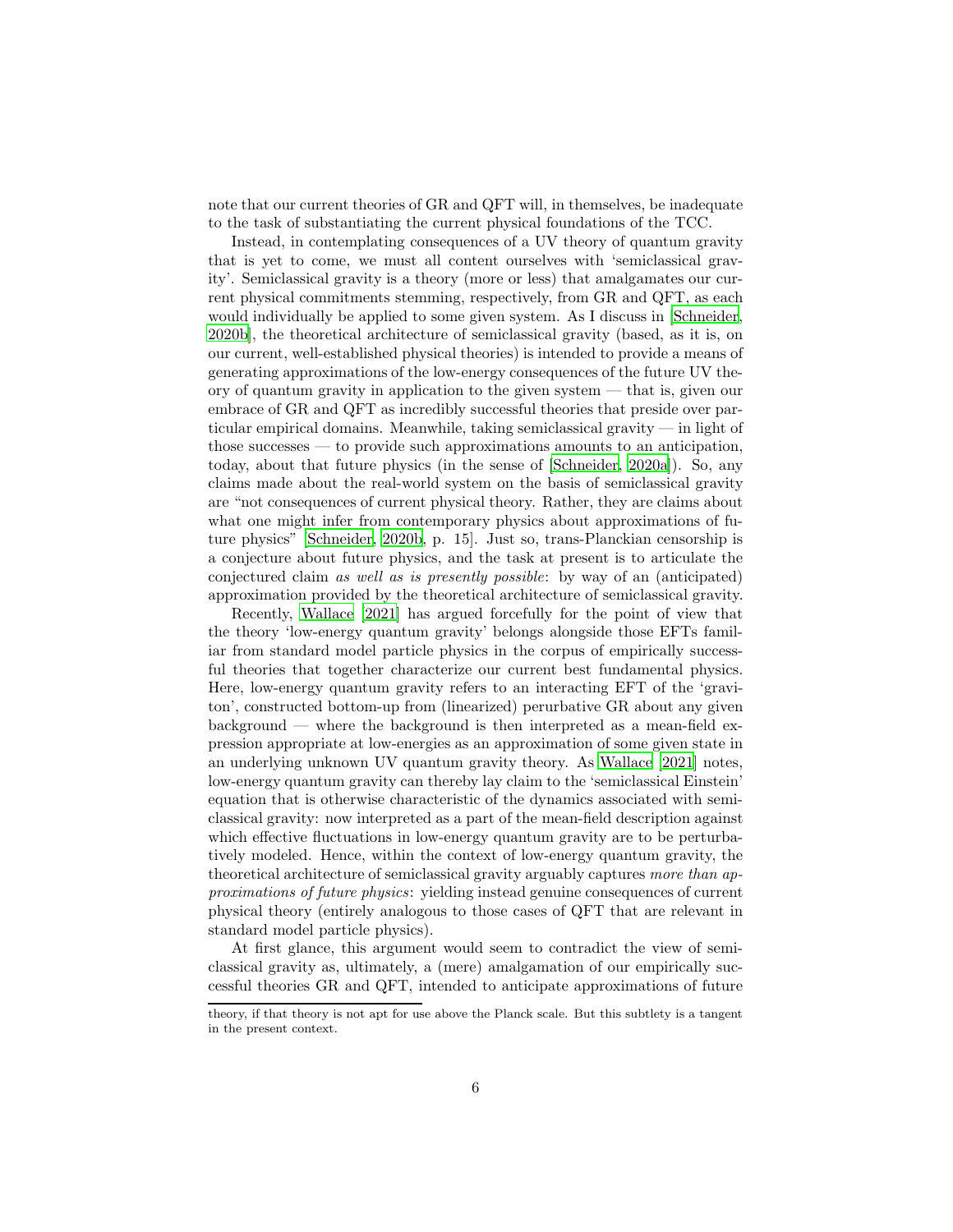physics. But this is not so. Indeed, I am happy to accept [Wallace'](#page-22-6)s argument that the semiclassical Einstein equation arises as a part of our current physics in exactly the way he outlines, concerning the theory of low-energy quantum gravity. And so, I do not wish to contest his conclusion that consequences of the application of the semiclassical Einstein equation in low energy quantum gravity may express genuine statements about physics, as according to current theory. Still, I maintain that there is a wider conception of semiclassical gravity than just the mean-field theory of low-energy quantum gravity. And in that wider conception, applications of the semiclassical Einstein equation are rather to be understood as above: namely, as providing anticipated approximations of future physics. Moreover, this conception remains relevant to contemporary fundamental physics research, so long as the classical theory GR — or even just what [Wallace \[2021](#page-22-6)] clarifies as 'phenomenological  $GR$ ' — is understood to keep its place at the fundamental physicist's table.

And indeed, there is good reason to want the classical theory to keep its place at the table — perhaps especially if low-energy quantum gravity has earned a place, as well. As will become evident, the TCC is a UV quantum gravity conjecture that specifically places domain boundaries on the scope of low-energy quantum gravity — that is, boundaries in its application to real-world systems, which are otherwise ambiguous in light of our lack of understanding about the allowed states in the underlying UV quantum gravity theory. But for one to presently articulate those boundaries, as a matter of approximation of some better articulation yet to come, one clearly requires that the corpus of our current best fundamental physics includes more than just EFTs. In this respect, the TCC draws on more of current physics than just what is invoked in lowenergy quantum gravity: it will not suffice to consider only the interactions between an effective, quantized field and gravitons (i.e. about a shared, fixed background that is assumed to satisfy mean-field theory equations).[4](#page-6-0)

This observation about the current physics implicated in trans-Planckian censorship is, I take it, much in the spirit of [\[Koberinski and Smeenk](#page-21-3), [forthcoming\]](#page-21-3). In that article, the authors argue that the cosmological constant problem might best be understood as a reductio on the application of EFTs to fundamental physical modeling in large-scale cosmology. As is apparent in their article, semiclassical gravity — in particular (and contra [Wallace](#page-22-6)), a conception of semiclassical gravity large enough to incorporate developments in quantum field theory on curved spacetime  $(QFTCS)$  — provides the means to make such an argument.

And so too is the framework of QFTCS, situated within the context of semiclassical gravity, crucial for trans-Planckian censorship. Recall from the Introduction that the TCC was summarized as a prohibition, in the context

<span id="page-6-0"></span> ${}^{4}{\rm This}$  is, in fact, a subtle point about the physics implicated in trans-Planckian censorship. At face value, the statement of the TCC only involves reference to that part of the physics circumscribed by low-energy quantum gravity (which is, after all, an effective theory defined perturbatively, relative to any suitable choice of background, including that which will feature shortly in §2.1). But as evidenced by the later discussion in §2.3, there is more physical reasoning involved than just the effective field theoretic dynamics of material field modes interacting with low-energy quantum gravity, situated on a background.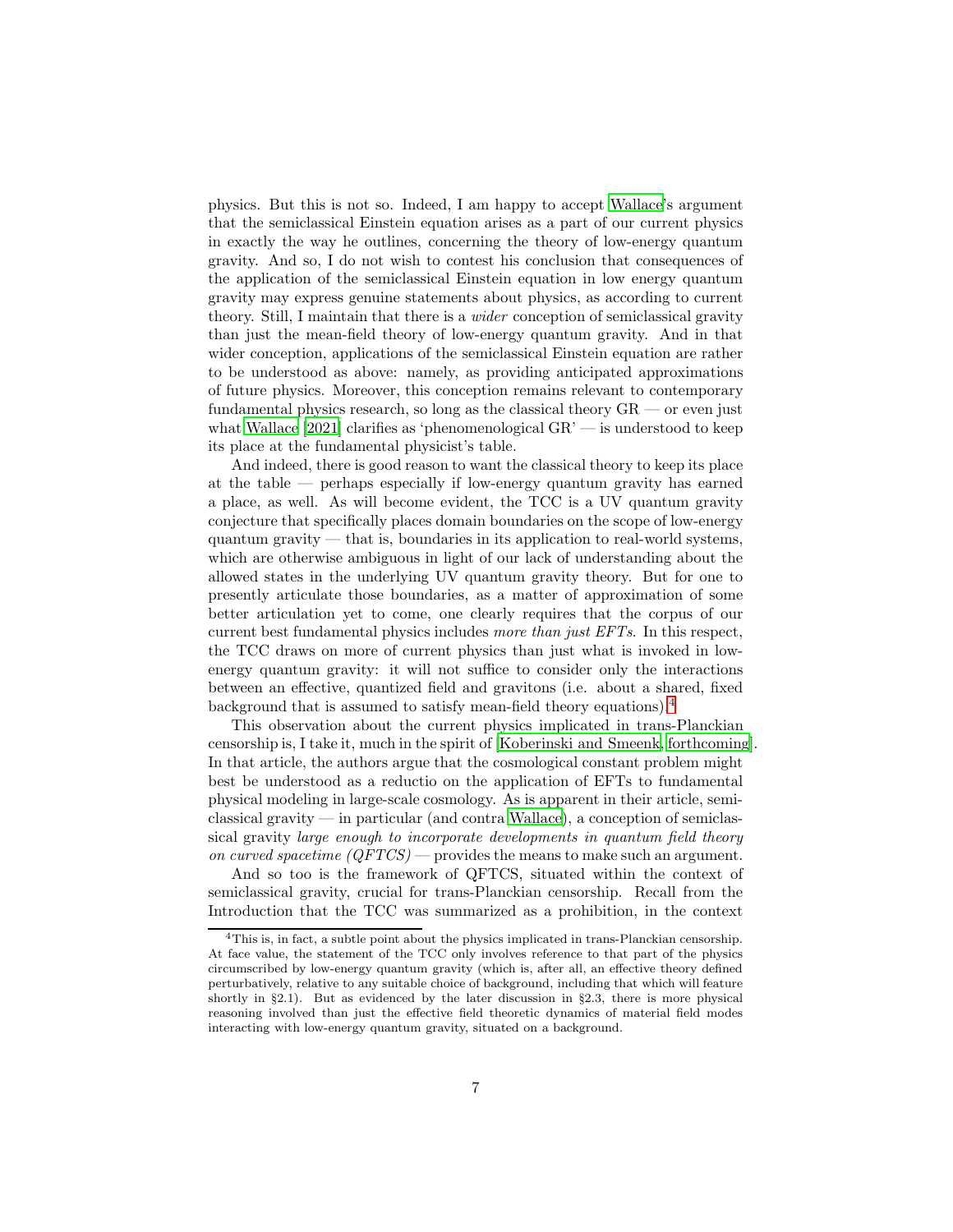of an EFT, on trans-Planckian quantum modes dynamically stretching into trans-Hubble modes. It is precisely the architecture of QFTCS that can underpin such claims to do with 'dynamical stretching' of modes in a real-word (i.e. gravitationally coupled) material quantum system: in particular, where the curved spacetime — encoding the properties of the relevant classical gravitational state according to GR — happens to be a spatially 'expanding' one. Elaborating on this point will provide a natural place to begin a strictly contemporary anatomy of the conjecture. (It is also, I will note in advance, the most substantial contribution to that anatomy, of the three contributions I will name.)

#### <span id="page-7-0"></span>2.1 Dynamically stretching modes

In QFT, it is taken for granted that material quantum systems are modeled as quantized special relativistic fields — fields defined over the special relativistic 'Minkowski' spacetime — which may be prepared in arbitrary quantum states. Notably, gravity is here conceptualized entirely in terms of a 'weak-field regime' of GR: as local metric perturbations on the Minkowski background, so that in most applications that are localized to particular events in spacetime, gravity may be safely ignored. Namely, about the given events, gravitational states are understood in terms of local curvature, which in units relevant to any given modeling context most often approximately vanish.

But according to GR, spacetime is, in a gravitationally coupled material system, more aptly represented by members of a whole class of Lorentzian manifolds — hence, the "general" in "general relativity" [\[Malament, 2012\]](#page-21-4). Thus, the global geometric properties of the particular members in that class are what are understood to encode viable descriptions of gravitational states, as may be associated with some or other material system. Alternatively, treating so-called 'global spacetime structure' as roughly (that is to say, entirely informally) analo-gous to superselection sectors in a quantum theory,<sup>[5](#page-7-1)</sup> the *local* geometric properties of those same members, specified in terms of metrics defined on underlying smooth manifolds, encode viable configurations of the classical gravitational field. (And from this perspective, the reliance of QFT on the weak-field regime of GR depends on the suitability of something analogous to a superselection rule over classical gravitational states.)

QFTCS aims, in the first place, to provide descriptions of the behaviors of material quantum systems as quantized relativistic fields, given this latter conceptualization of classical gravity in the background — that is, a conceptualization that does not presuppose in every ensuing successful application that such a success reflects our being safely within a weak-field regime of GR.

<span id="page-7-1"></span><sup>&</sup>lt;sup>5</sup>See [\[Earman, 2008](#page-21-5)] for a classic foundational treatment of the latter. Note that, in this rough analogy, it is very likely not the case that the underlying topological and smoothness structure of a spacetime corresponds to a global charge. Causally perverse spacetimes defined on trivial underlying smooth manifolds, e.g. Gödel spacetime, complicate the story [\[Stein, 1970\]](#page-22-7). If, though, we are restricted to globally hyperbolic spacetimes (as discussed presently), it seems plausible that (smoothly) foliated manifolds are what may stand in that rough analogy.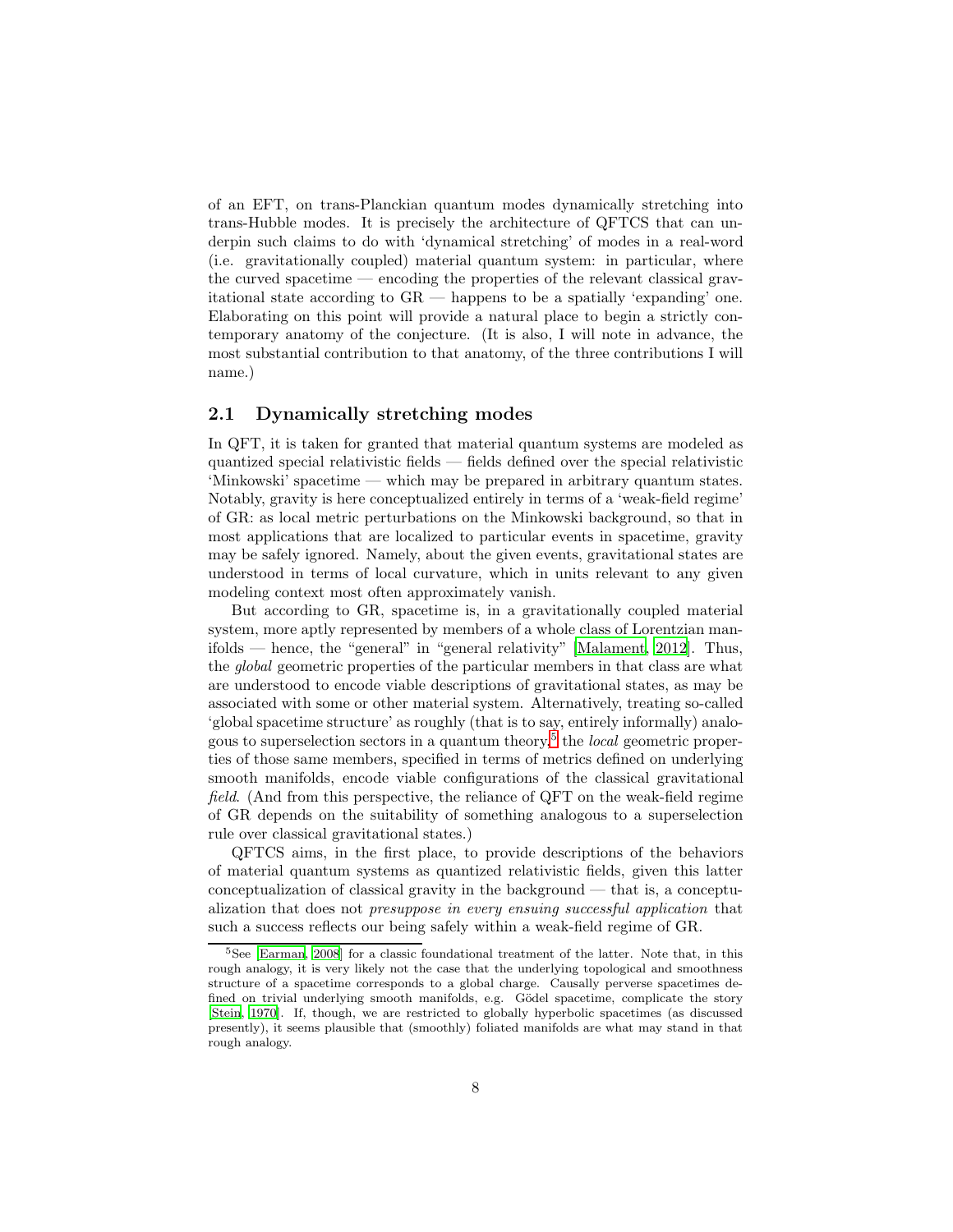Here, I primarily follow [Wald \[1994](#page-22-8)], though my emphasis on foundations will lead me to a slightly different presentation than that found in his pedagogical text. (See also [Koberinski and Smeenk \[forthcoming](#page-21-3), §3-4], including favorable references therein that are more recent than the 1990s.) Of course, how one delimits spatiotemporal possibility in the classical theory GR may shrink or enlarge the scope of QFTCS in fundamental physics. Usually, one's choices in how to define the class of Lorentzian manifolds that are relevant reflects anticipations about the UV theory of quantum gravity to come. For instance, restricting attention to those members in the class that satisfy cosmic censorship may be taken as a commitment to UV quantum gravity resolving (whether by fiat or by some further explanation) the problem of naked singularities in the state space of the classical theory recovered in a suitable limit. The strongest version of cosmic censorship mandates that spacetime be globally hyperbolic. In this case, spacetime is diffeomorphic to a product manifold  $\mathbb{R} \times S$ , with S a (smooth) spacelike Cauchy surface [\[Bernal and Sanchez, 2003](#page-20-6)]; indeed, at least for non-interacting quantized fields, we know how to proceed for arbitrary globally hyperbolic backgrounds, taking advantage of this product structure for the diffeomorphism class of any such gravitational state.

From this perspective, as a special project of interest, it is an aim of QFTCS to provide descriptions of classical gravitationally coupled quantized fields: (globally hyperbolic) spacetime backgrounds classical gravitationally sourced by material quantum systems modeled as quantized fields prepared in arbitrary states. Unfortunately, this special project is exceedingly difficult, if even remotely viable as posed. Still, the statement of the project directs our attention to a more basic question of how to introduce a classical gravitational coupling into our physical descriptions of the material quantum system, modeled as a quantized field. This is where QFTCS becomes a framework for doing semiclassical  $\gamma$  gravity.<sup>[6](#page-8-0)</sup> Starting from the semiclassical Einstein equation, which is directly inspired by the phenomenological successes of GR, one concludes that a certain 'stress-energy tensor' operator is required in the QFT on top. This is an operator whose action on a freely given state of the quantized field is, in the case of a two-point function in a coincidence limit about a point, determined point by point in the curved spacetime background by the curvature there [\[Wald](#page-22-8), [1994\]](#page-22-8). But one would also generally expect non-local corrections due to higher-order correlators in the quantized field, which may even dominate [\[Hu and Verdaguer,](#page-21-6) [2008\]](#page-21-6). It is difficult to envision a general prescription for incorporating these corrections. Meanwhile, it is also unclear how one might proceed to associate (global) states in the QFT with local metric perturbations on some background — as would presumably be sought on physical grounds for "particle" states

<span id="page-8-0"></span><sup>6</sup>Another avenue of research in QFTCS sets aside semiclassical gravity, in order to focus on the phenomenology of quantized fields merely subject to specific model spacetime backgrounds selected for their applications [\[Birrell et al.](#page-20-7), [1984](#page-20-7)]. But this will not suffice for our purposes: as will become clear below, it is crucial to the TCC that we consider the material quantum field on the expanding background as gravitationally coupled, such that expansion is itself an apt mean-field description of the gravitational state of the total system, including small perturbations.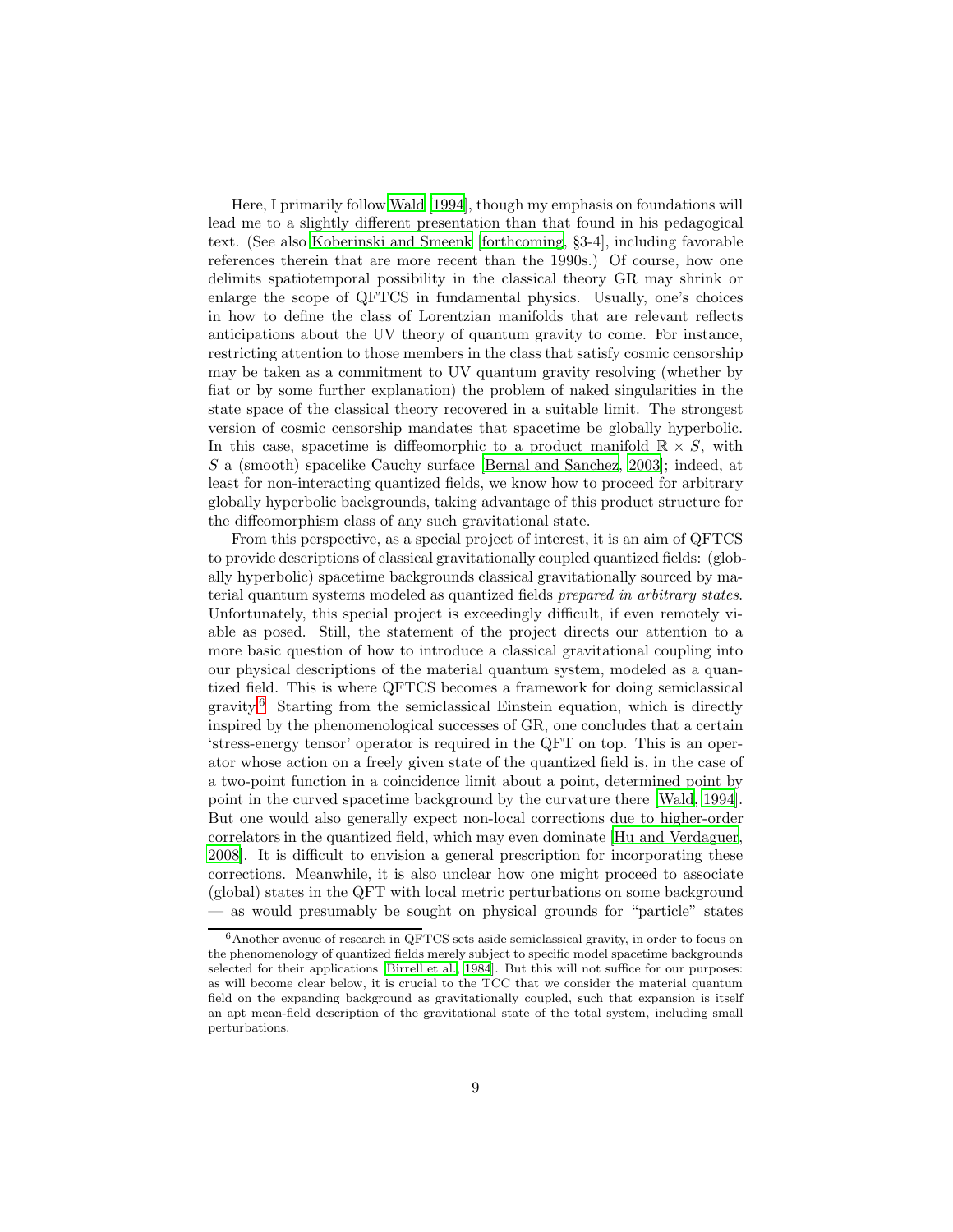modeled as particular spatiotemporally localized excitations about a Gaussian state.

The upshot of these difficulties is that it becomes natural to restrict attention to descriptions of very particular Gaussian states coupled to very specific spacetime backgrounds: backgrounds that are, up to a choice of cosmological constant in GR, appropriate global representations of vacuum in relativistic field theories (with, moreover, a trivial 'pure gravity' sector) — think: utterly empty spacetime, modulo cosmological constant [\[Schneider, manuscript\]](#page-22-9). These spacetimes are maximally symmetric, comprising a particularly well-behaved collection within the conformally flat members of the family of Einstein manifolds, or spacetimes whose Ricci curvature is given by a 'cosmological constant' term (i.e. a term proportional to the spacetime metric).

Leaving the choice of cosmological constant unfixed in GR, one would like the quantized field prepared in such Gaussian states to moreover be invariant under the symmetries of the empty spacetime, as is deployed in the background. One thereby associates such Gaussian states that are, moreover, 'maximally symmetric' as 'zero-point' or (global) vacuum states of the quantized field. Hence, one concludes that the geometric structure of empty spacetime in the background is locally sourced by the zero-point energy of that quantized field: the action of the 'stress-energy tensor' operator on the quantized field under the prescription outlined above, specifically where the field is understood as prepared in its vacuum state. Because of the symmetries involved, this is a quantity that must be constant on the spacetime: its role in semiclassically sourcing the spacetime geometry of the background therefore mimics the work done by a cosmological constant term in the classical theory GR.

Focus now on the simplified case of a scalar QFT defined on a globally hyperbolic spacetime, and where suitable vacuum states are adiabatic or 'Hadamard' — roughly speaking, locally like the unique Poincaré invariant vacuum state in (special relativistic) QFT. This is a case of particular importance in the context of standard model cosmology. For instance, when the cosmological constant in GR is positive, empty spacetime sourced by the zero-point energy of the scalar field is uniquely best represented by de Sitter spacetime (cf. [\[Schneider,](#page-22-9) [manuscript](#page-22-9)], noting especially that elliptic de Sitter spacetime is not globally hyperbolic). In this case, there is a natural way of understanding that de Sitter spacetime background in terms of a Euclidean cosmos spatially expanding in cosmic time: i.e. uniformly dynamically stretching or scaling privileged families of Euclidean spatial coordinate frames, which are otherwise taken to be fixed along any one choice of moment within a 'cosmic time' axis.

Here is how this works [Schrödinger, 1957]. Given an observer in the spacetime modeled as a maximal timelike (oriented) geodesic curve, the causal future (i.e. forward lightcone) of that observer may be foliated by a Euclidean spatial slice, which is thereby understood to exponentially expand in the observer's proper time. This construction leads to a 'flat FLRW' frame on that observer's causal future, so that the restriction of de Sitter spacetime to any such region is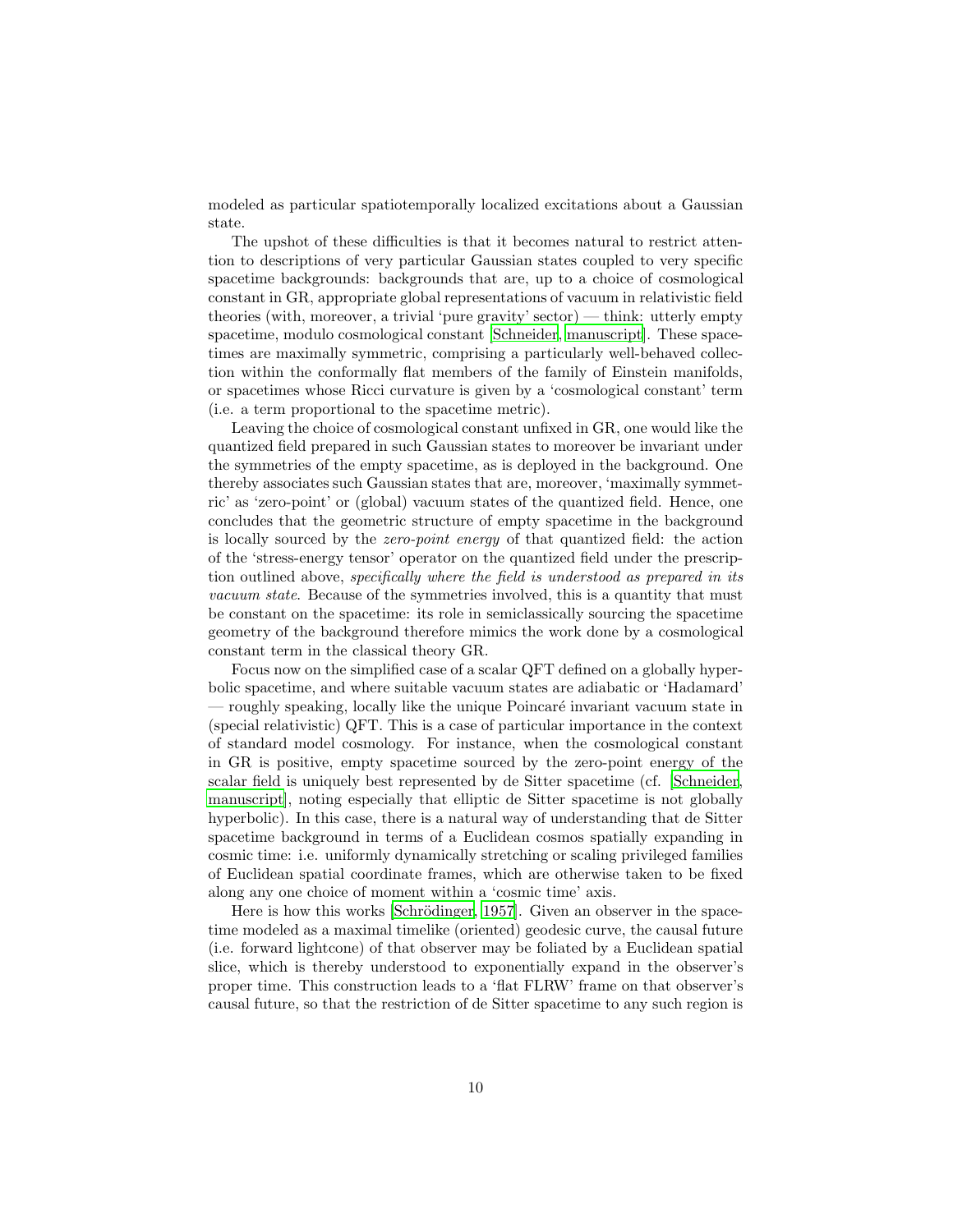often called the 'flat FLRW patch' relative to them.[7](#page-10-0) Although neighborhoods of points within the flat FLRW patch relative to the observer retain the local symmetries of de Sitter spacetime, the flat FLRW frame there constrains the global symmetries relevant in the patch, recreating a symmetry group traditionally familiar in standard model cosmology. Namely: the patch may be interpreted by means of the flat FLRW frame in terms of a flat, infinite isotropic three dimensional space that eternally exponentially expands with the passage of a 'cosmic time'. And importantly for below, with respect to the flat FLRW patch about the observer, space at any such moment in cosmic time behaves as a Cauchy surface. Meanwhile, the observer, on this interpretation, now belongs to an equivalence class of 'stationary' (in other contexts, 'comoving' with expansion) observers whose trajectories form a congruence within the patch. These are all the observers who bear witness to the exponential rate of expansion of a flat, infinite isotropic three dimensional space all around them.

Nonetheless, note that with respect to the whole de Sitter spacetime, the initial observer is still distinguished as that particular member of this new family, about whom the FLRW patch is constructed. In what follows, I will refer to this initial observer as the focal observer. Special care should be given to the fact that the choice of focal observer "sticks around" as a part of our description of the physics, so constructed. In a moment, this is what will allow me to define a canonical choice of shared (spatial) origin between 'real space' and 'momentum space' presentations of an EFT on the flat FLRW patch relative to the flat FLRW frame, so that a dynamics of rapid expansion of 'real space' coordinates in cosmic time off of some initial moment are associated with a dynamical stretching of indexed fluctuations in 'momentum space'. But it is important not to get ahead of myself! Nothing as of yet has brought me to the toolkit of EFTs.

Rather, so far I have considered a scalar QFT on de Sitter spacetime, whose zero-point energy one may now understand to source, as assessed from within the flat FLRW patch constructed about a focal observer, the exponential expansion of space in the background. And within that flat FLRW patch, for any moment in cosmic time, one may, centered in space about the focal observer, move freely between 'real space' and 'momentum space' presentations (with respect to the flat FLRW frame) of the QFT defined there. I turn now to the study of fluctuations therein.

<span id="page-10-0"></span><sup>7</sup>For more details on de Sitter spacetime and its many cousins, see [\[Belot, 2021](#page-20-8)] and references therein — especially [Schrödinger, [1957](#page-22-10)] and [\[Calabi and Markus](#page-21-7), [1962\]](#page-21-7). The 'flat FLRW patch' is called the 'cosmological patch' in [\[Belot, 2021\]](#page-20-8), and the de Sitter metric within that patch can, in four spacetime dimensions, be written as the familiar flat FLRW metric  $ds^2 = -dt^2 + e^{2t}(dx_1^2 + dx_2^2 + dx_3^2 + dx_4^2)$ . Although the flat FLRW patch is naturally understood in terms of the exponential expansion of space through a de Sitter observer's proper time, the intersection of the flat FLRW patch generated by that observer with the causal past of the same observer (i.e. the observer's backward lightcone) gives rise to the 'static patch' relative to them. As the name suggests, within the static patch, the line element of the de Sitter metric can be written so that the spatial components are time-independent. This is clearly untrue with respect to the larger flat FLRW patch, and is as well untrue in de Sitter spacetime, considered globally.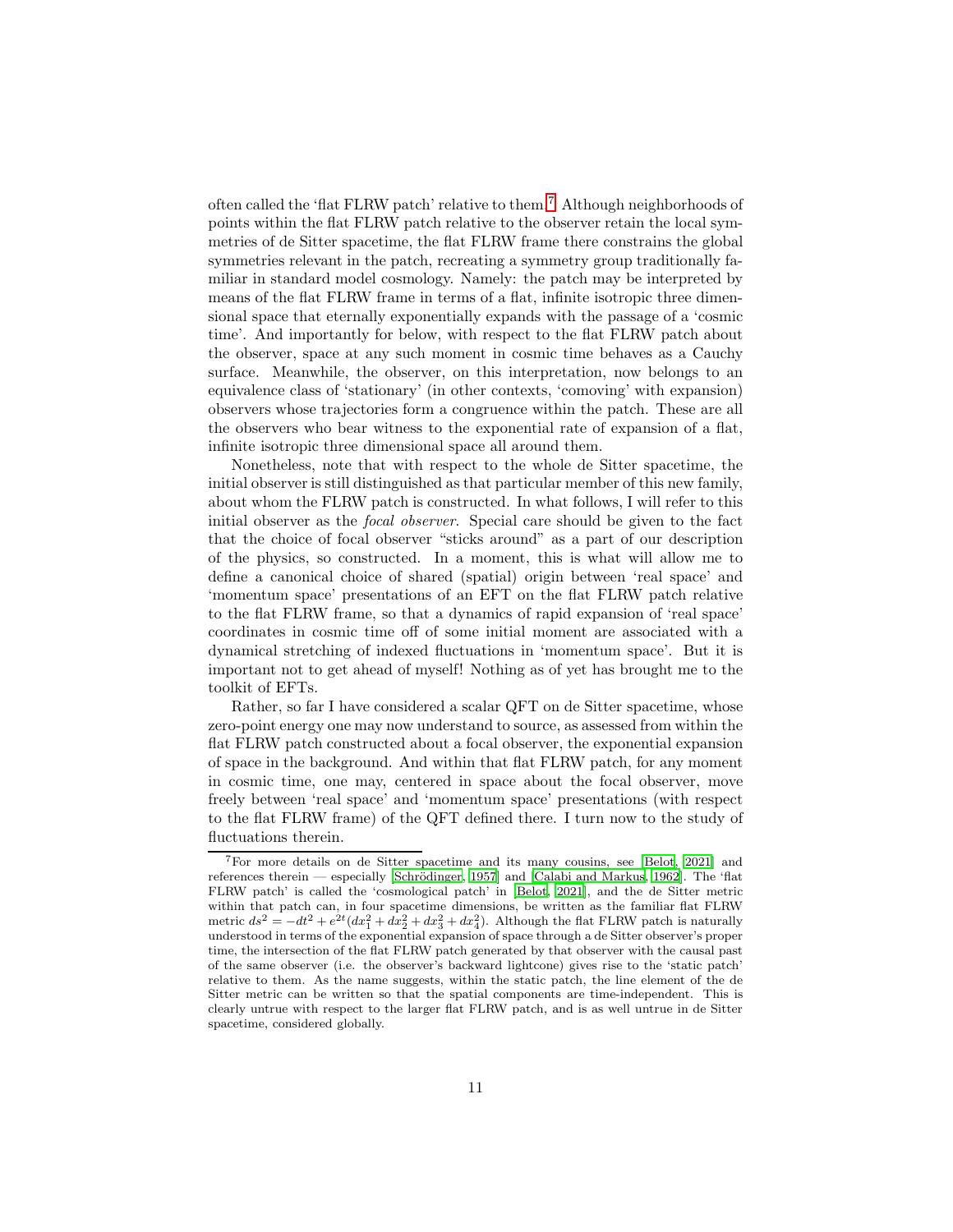Namely, in the 'momentum space' presentation of the QFT, one may decompose the quantized scalar field in its vacuum state into two parts with the respect to the flat FLRW frame: a 'homogeneous' component and perturbations thereof. The homogeneous component exactly satisfies the symmetries required of the spacetime background at each moment in cosmic time, and is therefore entirely well suited as an expression of the mean field in the QFT on that background, about which we might investigate the stability properties of the quantized field, with respect to the flat FLRW frame. That is, about the focal observer, given arbitrary perturbation modes introduced to linear order at a given moment in cosmic time all about them in space, one should like to model the growth of such modes in the vicinity of that moment. As a matter of physics practice, this is an invaluable procedure. Since the vacuum state is not an eigenstate of the field operator, there will be fluctuations about the mean field. In certain contexts determined by the relevant mean field physics, as in the present case (see §2.3), those fluctuations may themselves be physically significant, giving rise to a stochastic ensemble whose back-reaction on the spacetime we should like to dynamically model. (And in such contexts within cosmology, where the cosmic time elapsed between two moments can be great, it is of even greater importance to track when and how long such effects of back-reaction might be safely ignored.)

Any such arbitrary perturbation modes defined along space about the focal observer at such an initial moment are indexed to frequency, as is standard in a momentum space presentation of a QFT. Less standard is the fact that those frequencies must themselves be defined in units that are matched to some characteristic spatial scale within the flat FLRW patch just at that moment in cosmic time. The upshot is that any such perturbative modes indexed to their initial frequencies are dynamically decoupled from the transport of the characteristic scale through cosmic time that defines units in each moment. Hence, the modes dynamically stretch with the expanding background, so that those indexed to what are initially high frequencies 'cross modes' to later resemble those that are then indexed to low frequencies. In this way fluctuations associated with perturbations in a scalar QFT relative to the flat FLRW frame act as 'mode-crossing' degrees of freedom centered on the focal observer — essentially like a system of decoupled harmonic oscillators belonging to that observer in that moment, which are produced in accord with their indexed frequency, and which thereby proceed to co-move with the exponential expansion of space all around. (Helpful diagrams may be found in [\[Brandenberger and Martin, 2013](#page-21-8)].)

Finally, it is important to stress that this 'dynamical stretching' behavior applies to vacuum fluctuations modeled perturbatively everywhere in the flat FLRW patch. That is, one may associate with space at each moment in cosmic time the production of such mode-crossing fluctuations that proceed to grow about the focal observer with the expansion of space, oscillating all the while  $\overline{\phantom{a}}$ at least in the vicinity of that moment. As I will return to in §[2.3,](#page-15-0) these modecrossing fluctuations — when interpreted physically e.g. by means of an EFT toolkit (cf.  $\S 2.2$ ) — are what ultimately render inflationary cosmology a "causal mechanism for generating" (e.g. [\[Brandenberger, 2000,](#page-21-9) p. 177]) the primordial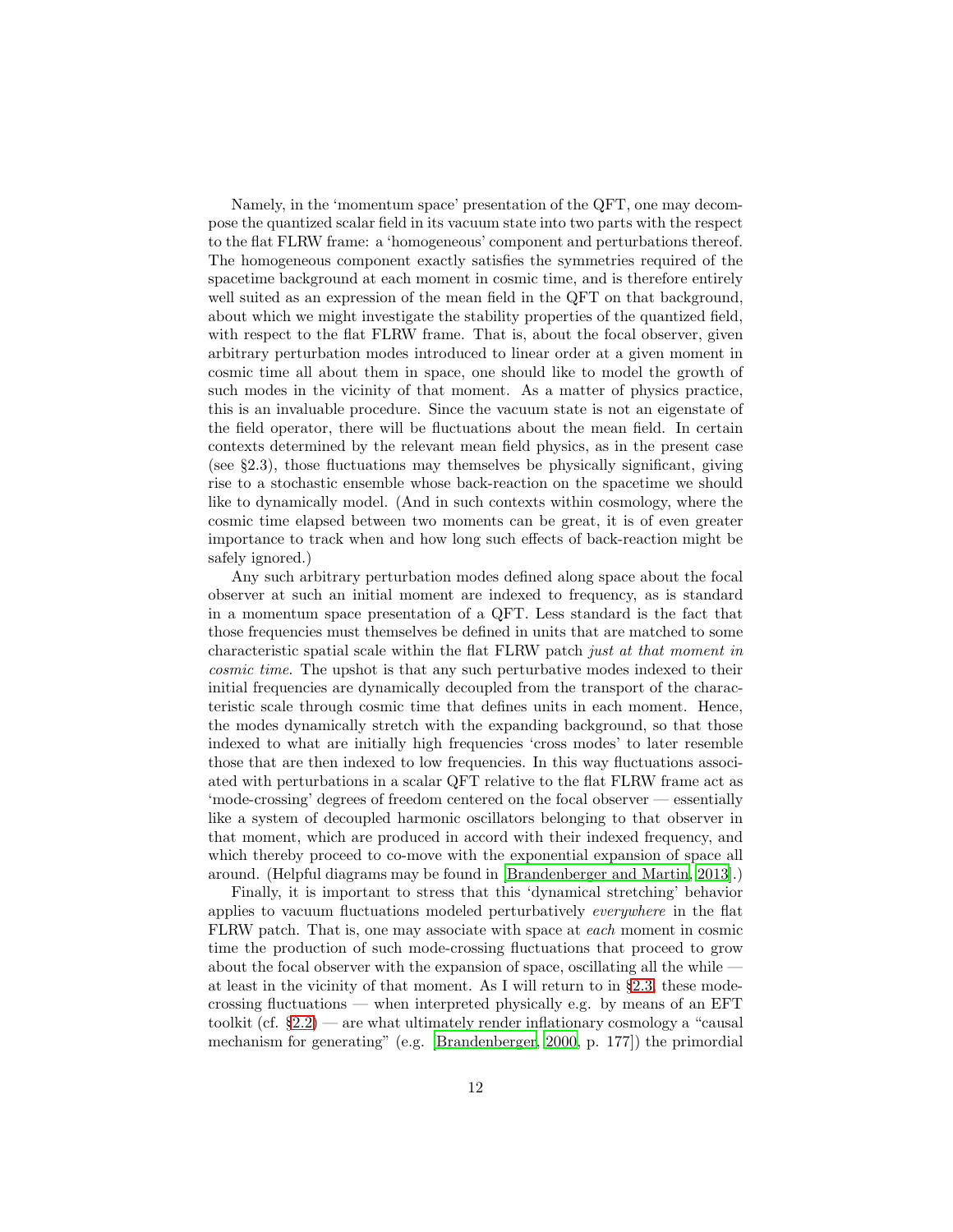perturbations that are ultimately responsible for seeding the classical evolution of large-scale structure observed today.

### <span id="page-12-0"></span>2.2 EFT cutoffs

To stress a virtue of the presentation so far: note that, to this point, I have not — nor have I had any need to — make use of an EFT toolkit. In this respect, the dynamical stretching in cosmic time of vacuum fluctuations in a perturbative, frame-relative treatment of a scalar QFT on a flat FLRW patch relative to a focal observer in the nicely behaved de Sitter spacetime is a feature of semiclassical gravity simpliciter, as would be relevant to a certain modeling context. That is to say, it follows (merely) as a consequence of our means of amalgamating, by means of QFTCS, GR and QFT descriptions of certain classical gravitationally coupled material quantum systems prepared in especially well behaved states. Meanwhile, it just so happens that those systems could be relevant in a fundamental physical modeling approach to large-scale cosmology.

On the other hand, the physical interpretation of these vacuum fluctuations in such a perturbative treatment has not yet been provided. And so, there is little reason yet to care that such fluctuations would grow with expansion. In this respect, I have not yet rendered out of the process of amalgamation of current physics just summarized any approximate description that is anticipated of the low-energy physical consequences of the future UV theory of quantum gravity applied to such a system, in light of the perturbative mode-crossing behavior just documented. To accomplish such a further aim, it is customary to turn to an EFT toolkit, which is ordinarily used in interpreting QFT within the context of standard model particle physics.

As a brief aside, but one which merits more than a footnote: I take this theoretical commentary about when exactly an EFT toolkit finally enters to do interpretive work as clarifying — in the form of providing explicit grounds for — the view expressed by [Brandenberger \[2021](#page-20-4)] that trans-Planckian censorship presents, specifically, a problem in our applying EFT thinking to cosmology. The flip-side of this is that, e.g., inflationary dynamics may indeed turn out to be an effect of UV quantum gravity under some notion of low-energy descrip-tion other than that provided by an EFT toolkit.<sup>[8](#page-12-1)</sup> This, then, circles back to the point I make in [\[Schneider, 2021](#page-22-3)] that an embrace of trans-Planckian censorship together with a sustained commitment to inflationary dynamics in early universe cosmology may render early universe inflationary structure formation an instance of UV quantum gravity phenomenology. Namely, in contrast with traditional thinking about inflation, inflationary dynamics with trans-Planckian

<span id="page-12-1"></span><sup>8</sup>How this would go is, unfortunately, not immediately clear. In particular: this other notion of low-energy description would, presumably, also be tasked with explaining why the EFT toolkit is, in nearly every (other) context, sufficient for what is demanded of it. One suggestion, motivated by an objection to trans-Planckian censorship developed in [\[Dvali et al.](#page-21-10), [2020\]](#page-21-10), is to appeal to a more rigorous notion of scale decoupling in fundamental physics, which might recover the EFT toolkit in the latter's more ordinary applications. One notable challenge, in such a case, would be locating independent support for that particular rigorous notion in the context of UV quantum gravity beyond field theory.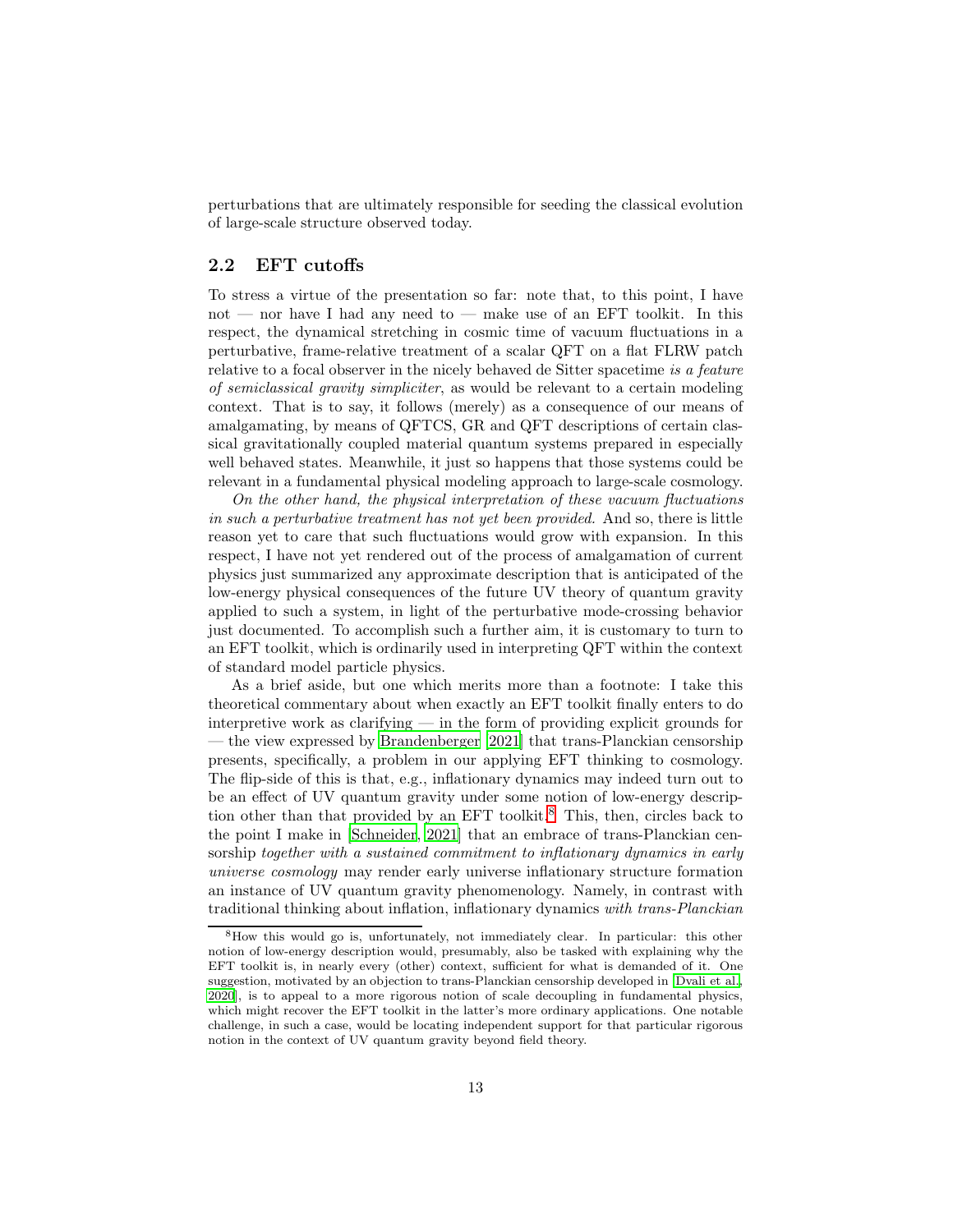censorship precluding an inflationary EFT presents as an empirical strain of research, which is non-trivial to recover in the course of developing a future empirically adequate UV quantum gravity theory.

Not to get waylaid by the philosophical foundations of EFTs, it suffices here to rehearse the standard line. In the context of (special relativistic) QFT, treating a given constructed theory as an EFT amounts to specifying an energy scale cutoff, only below which is the theory taken to be accurate of a given physical system, precisely as it is written. And although great care must be given to how one proceeds without breaking global Poincar´e invariance in the theory (that is, below the cutoff), it is nonetheless standard to treat the units about which the cutoff is defined in momentum space in terms that correspond to coordinates declared along some specified Cauchy surface embedded in the Minkowski spacetime background (usually given by spatial projections in an ordinary inertial coordinate frame on that background).

This EFT toolkit is helpful for insulating the descriptive accuracy of our current standard model particle physics within accessible empirical regimes from radical theory change, in the pursuit of a new means to model the same physical systems in more exotic regimes beyond our current empirical access — the paradigmatic case being a regime in which there is sufficient energy to produce some never-yet-observed, very heavy massive particle. In the context of gravity, various heuristic arguments have been put forth to suggest that we ought to identify the Planck scale as one obvious choice of where to place an upper limit for any such UV cutoff: the idea being that, optimistically,  $QFT$  constructions of some or other sort will remain descriptive of gravitationally coupled material quantum systems, exactly as written, up until we might probe near the physical 'Planck regime' [\[Hossenfelder](#page-21-11), [2013\]](#page-21-11).

Apropos the discussion in the previous subsection (see also [\[Koberinski and Smeenk](#page-21-3), [forthcoming](#page-21-3)]), it must be that the units against which a UV cutoff is defined, in the case of QFTCS, are specified relative to some salient extra structure on the spacetime background. In our particular case of interest, one proceeds by defining those units with respect to space about the focal observer, as defined in terms of an arbitrary choice of moment in cosmic time. So, the Planck scale, delimiting the physical Planck regime about the focal observer in spacetime — as relevant to treating the QFT on that spacetime as an EFT there  $-$  is moreover defined as relative to a choice of moment in cosmic time.

Note that, proceeding in this way, one *finally utterly discards* the global hyperboloid geometry of de Sitter spacetime, in favor of treating as physical the global structure given just by the flat FLRW patch, explicitly foliated by a Euclidean Cauchy surface that expands in cosmic time  $-$  i.e. rendering as physical content the flat FLRW frame on the patch. In other words, the move to treating the QFTCS construction as an EFT, in virtue of the physicality of the UV cutoff therein along a Euclidean choice of Cauchy surface, would seem to assign genuine physical content to what was, thus far, only a formal decision to focus on the causal future of the focal observer in some larger spacetime, with the help of some auxiliary formal structure therein. By contrast, now with respect to any observer within the patch, one may distinguish the physical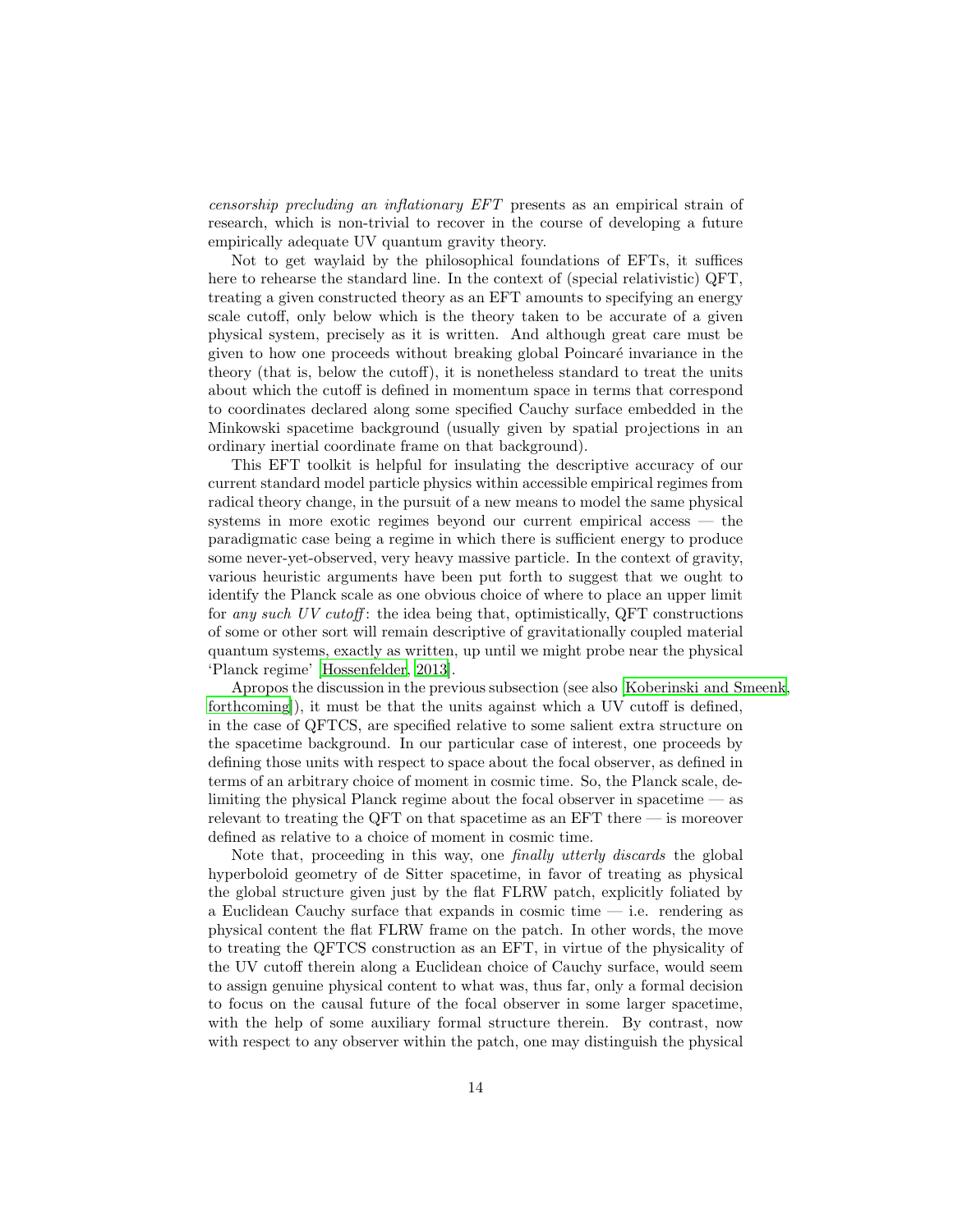'Planck regime' about them at any moment in cosmic time as a sufficiently small neighborhood centered on them in the relevant Euclidean Cauchy hypersurface. Within this regime, for each such observer, it is entirely inappropriate to take descriptions provided by the QFTCS construction to be physically apt. And in the case of the family of stationary observers who co-move with the focal observer and bear witness to exponentially expanding space, this Planck regime is, in any such moment in cosmic time, given as a solid metric sphere — the surface of which describes the exit from the Planck regime, or a surface at which physical descriptions provided by the QFTCS construction are abruptly taken to become apt.

As I discuss in [\[Schneider](#page-22-3), [2021\]](#page-22-3) in connection with an approach to the trans-Planckian problem in cosmology developed by [Brandenberger](#page-21-8) and Martin [\[2013\]](#page-21-8), this surface in space gives rise to a timelike hypersurface in the background spacetime, which one may understand to radiate trans-Planckian signals into the spacetime relative to the observer, spoiling the sense in which space about that observer in any given moment is, in fact, Cauchy. But these signals do not themselves come from the EFT, whose UV cutoff precludes our physically interpreting vacuum fluctuations in the quantized field that would radiate across the exit from the Planck regime. Meanwhile, vacuum fluctuations in the quantized field below that cutoff may be associated with dynamically stretching, independent oscillatory modes produced along space about the focal observer over scales that do not resolve the exit from the Planck regime as a surface distinct from the ideal observer at the Planck regime's center.

That is the physics to do with the UV cutoff in an EFT treatment of the quantized field in its vacuum state on the exponentially expanding background. But there is, arguably, a second cutoff to countenance: a low-energy, 'infrared' (IR) cutoff at the other end of the energy spectrum. Discussing this second cutoff will close out the subsection.

Except perhaps in the context of cosmology, the IR cutoff is often forgotten with little consequence — the quantized field relevant for some given noncosmological application is typically understood as 'placed in a finite (perhaps unfathomably large) box'. Nonetheless, it is a well-understood feature of an EFT toolkit, applied to quantized fields as a means of physically interpreting fluctuations indexed by frequency in a perturbative momentum space presentation of the QFT. Plausibly, the cutoff distinguishes a frequency scale beyond which some feature of the underlying physics that is otherwise aptly described in terms of a quantized field in fact undermines the use of a linear perturbation theory there.

In the context of standard model cosmology, this perspective leads one to identify the Hubble radius as one natural choice of an (inverse) frequency scale at which to place the cutoff. But this is just one choice of where to place the cutoff — one which is likely made less compelling by the fact that the Hubble parameter used to fix that upper bound is itself not constant in cosmic time, suggesting a sort of 'decoupling' of the Hubble constant from any particular underlying fundamental physics. Other choices of IR cutoff have also been explored in the context of quantum gravity research, especially in the context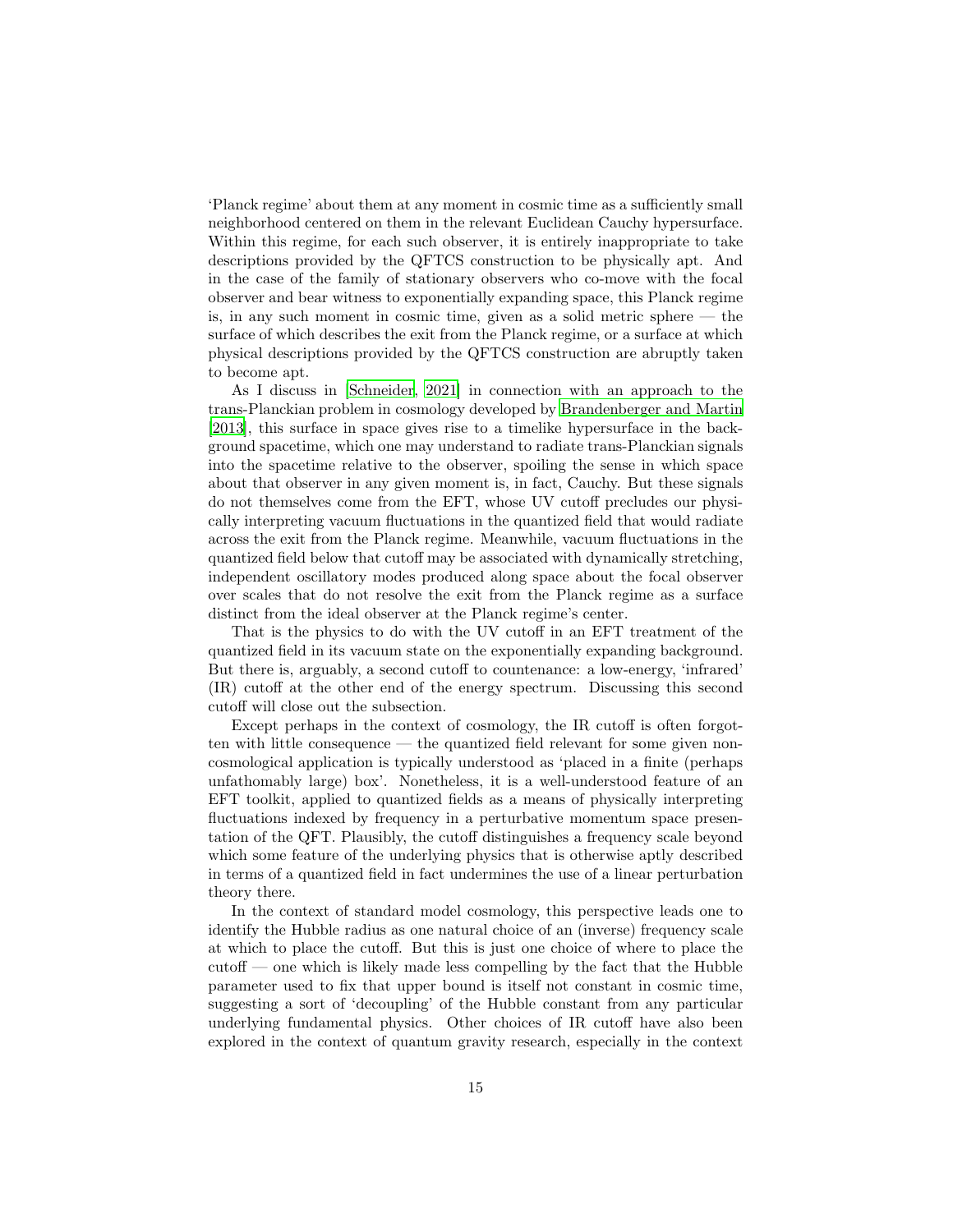of holographic dark energy proposals (see, e.g., [\[Cohen et al., 1999\]](#page-21-12) and [\[Li,](#page-21-13) [2004\]](#page-21-13)). There are subtle arguments behind these various proposals that have to do with 'UV/IR' mixing. Still, for the present purposes of clarifying the TCC, it will suffice to stick to the former proposal: an IR cutoff opposite the UV Planck scale that is drawn on the order of the (inverse) Hubble radius. There is some extrinsic motivation to support this decision at least in the context of inflationary applications, as I will now discuss.

#### <span id="page-15-0"></span>2.3 An 'EFT-to-classical' transition

What happens when fluctuations are 'trans-Hubble', crossing from physically permissible modes to modes beyond the specific IR cutoff just put forth? As noted originally by [Polarski and Starobinsky \[1996](#page-22-11)], given a mandate that the application of the linear perturbation theory ought to be approximately metastable far off of any suitably chosen Cauchy surface, it would seem to be the case that trans-Hubble modes effectively classicalize: freezing out as classical perturbations that, on average, obey the symmetries of the background spacetime essentially as overdamped oscillators. Disucssing this effective form of classicalization will be the final installment in the contemporary anatomy of the TCC.

Here is how it goes. Stability arguments are a mainstay of modern physics [\[Fletcher](#page-21-14), [2020\]](#page-21-14), and approximate metastability is often treated as a weakening of the goal of self-consistency in physical description. In this particular case, recall that QFTCS is intended, in the first place, to describe the behaviors of quantized fields on arbitrary spacetime backgrounds. This is a fully fourdimensional, 'timeless' project. But in the previous subsection, I associated with the quantized field a persistent, constant dynamical production of physically significant fluctuations across space, as expands about the focal observer in their proper time. Conceivably, such processes occurring at early stages might interfere with the approximate descriptive relevance of those same processes associated with later stages. Understandably, one would like to preclude this; the mandate flagged in the previous paragraph stipulates that this be so.

More precisely, what the mandate justifies is that, across space at each moment in cosmic time within the FLRW patch, one may decompose each physical fluctuation mode therein, restricted to that surface, into two parts: a component that contributes to a classical ensemble satisfying the symmetries of the background spacetime at super-Hubble length scales and an 'excess' component that encodes small-scale, symmetry-breaking behavior. What motivates this particular mode-by-mode decomposition, given the mandate? Cosmic time-translations are symmetries of the particular spacetime background, and so the zero-point state of the field defined there should likewise be invariant. Having split off the homogeneous component of that state — itself invariant under isometries of the background — one ought as well to regard the perturbative component as invariant, at least at some level of approximation or course-graining over which we are interested in the metastability of the system.

The Hubble radius places a rough upper bound on the causal connectibility of local, microphysical processes idealized as spacetime events co-occurant along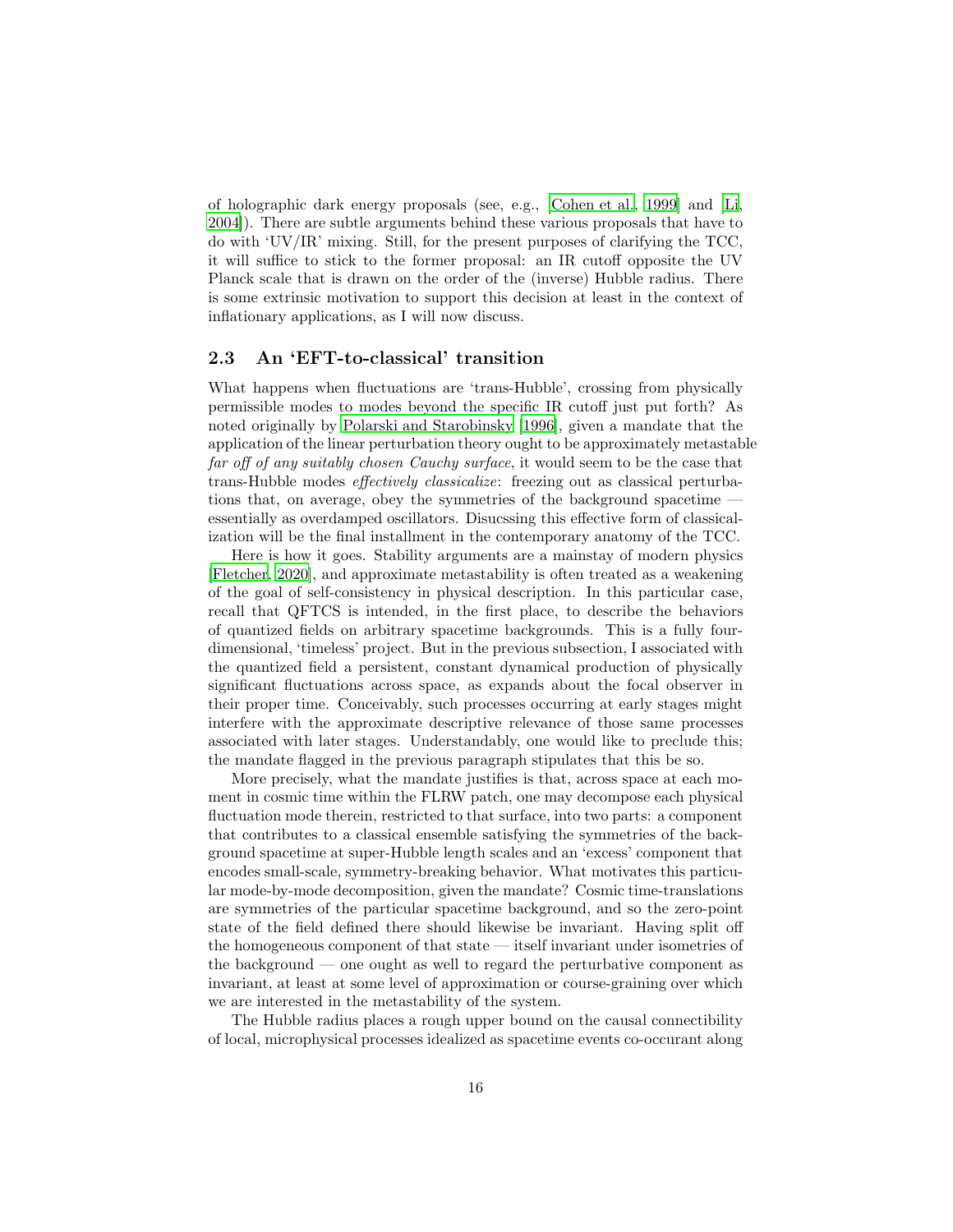space in a given moment, treated as a coarse-grained, classical description of physics. It is then a feature of the classical theory of general relativity, treated as a local gravitational theory that is descriptive of low energy perturbations against an exact solution to the theory that serves as background, that we may ignore super-Hubble perturbations on such a background, in doing so. Or rather: sub- (inverse) Hubble frequency contributions may be absorbed into the description of that background, against which super- (inverse) Hubble frequency gravitational physics might be perturbatively assessed. Meanwhile, the excess components within the super- (inverse) Hubble fluctuations oscillate and rapidly dampen. So, only the sub- (inverse) Hubble quasi-symmetric modes that comprise the above ensemble remain as squeezed contributions to the background. The upshot is that we may treat the 'small-scale' excess components as, mode by mode, the environment to which the metastable, sub- (inverse) Hubble components are coupled. Tracing over that environment, one may expect, comoving with expansion, rapid decoherence in the sub- (inverse) Hubble components that each satisfy, on average, the symmetries of the spacetime background.

This process is typically understood as an instance of 'decoherence without decoherence' (e.g. [\[Polarski and Starobinsky](#page-22-11), [1996\]](#page-22-11)), following Wheeler's perspective on environment-induced decoherence in open quantum systems. The key point here is just that, although decoherence is not strictly achieved (there is no mechanism that would warrant severing off the small-scale 'excess' degrees of freedom as environment), something else like it is — namely, the effective classicalization of just the large-scale degrees of freedom we care about in cos-mology (for some discussion of this focus in cosmology, see [\[Vidotto, 2017,](#page-22-12) §1]). Expectation values of the physically relevant quantities in the large-scale application of this vacuum EFT — namely, the amplitudes of the metastable, sub- (inverse) Hubble components of the fluctuation modes — can be calculated as one would classical stochastic observables. Amongst such classically-behaving field degrees of freedom, those that ever dynamically fall back, now as classical degrees of freedom, to sub-Hubble length scales can ultimately seed 'large-scale structure' relevant at later stages — classical linear perturbations defined on the expanding background.

As a final remark, note that despite the intonation 'large-scale structure', nothing in the above physics depends sensitively on our current thinking about our cosmos. This 'EFT-to-classical' story is a feature of such QFTCS constructions on rapidly expanding backgrounds whose sub-UV cutoff fluctuation modes in a suitable perturbation theory are physically interpreted by means of an EFT toolkit. In this respect, an inflationary hypothesis in the context of the early universe to explain downstream classical structure formation is merited by just appeals to our current physics: a quantized inflaton field, treated like any other such field in contemporary particle physics, would yield dynamics in the early universe that are empirically relevant, given background commitments in large-scale cosmological modeling.

On the other hand, that such a proposal should yield dynamics in the early universe that are empirically relevant, given those background commitments, requires suitable initial conditions in our current thinking about our cosmos.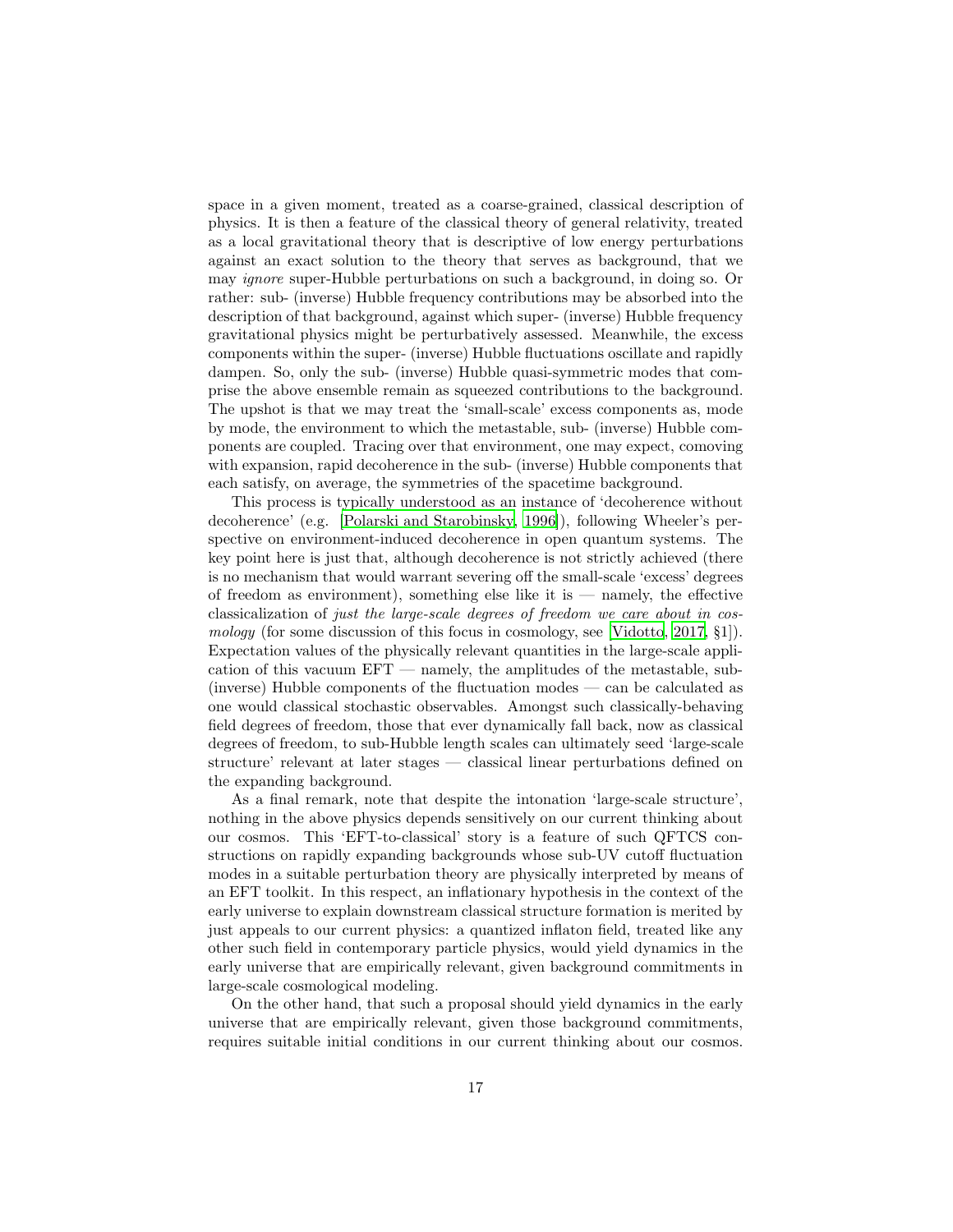Namely, one supposes at the onset of inflation that there are no populated sub- (inverse) Hubble modes, so that everything that classicalizes through inflation comes, initially, from within it, i.e. as vacuum fluctuations. This assumption is easily won in the case of setting the IR cutoff at the (inverse) Hubble scale. But other choices of IR cutoff, e.g. motivated by speculations about UV/IR mixing in quantum gravity research, may apply legitimate pressure on the assumption.

So concludes a contemporary anatomy of the conjecture.

## <span id="page-17-0"></span>3 Why censorship?

Apropos the anatomy just developed, in certain background expanding spacetimes, i.e. many of those familiar in inflationary cosmology — as well as in future-asymptotically de Sitter scenarios (like our own standard model) — physically salient quantum fluctuations can dynamically stretch to IR, sub- (inverse) Hubble scales. These stretched modes thereby classicalize, ultimately becoming relevant to the classical physics of large-scale structure formation and growth in our cosmos. In such cases, if the background expansion of space lasts sufficiently long, the empirical record of large-scale structure at sufficiently late stages would carry trans-Hubble imprints of specifically trans-Planckian modes: arbitrarily high-energy physics, which is associated with the physical Planck regime of the quantized field along some early Euclidean Cauchy surface, say at the onset of inflation.

But, of course, EFTs are theories that are not to be trusted about physics above their high-energy cutoffs, i.e. as defined along such Cauchy surfaces. How, then, are we to make sense, in our cosmos, of such empirical imprints of artifacts in the theory along the earlier Cauchy surface, which are themselves not intended to be interpreted physically? The TCC dodges the question: there are, by virtue of the future quantum gravity theory apt for the Planck regime about our focal observer, no such imprints to be noted. Rapid expansion simply cannot last long enough to dynamically stretch trans-Planckian modes at the onset of inflation into trans-Hubble ones, as would then be suited for classicalization and observation.

As just stated, it is perhaps easiest to understand the TCC as a methodologically conservative patch on a particular problem. Namely, per the TCC, we can disregard cosmological scenarios in which the relevant spacetime background would lead to such troublesome empirical imprints of trans-Planckian physics. But methodological conservatism is a thesis about holding onto our current scientifically informed beliefs for as long as is viable, absent new reason to discard them [\[Sklar, 1975](#page-22-13)]. And except for our belief in inflationary dynamics within the early universe, we would seem to have no current need to patch any such problem. In this sense, the TCC would seem to be a methodologically conservative patch on a particular *cosmological* problem — and specifically within inflationary cosmology. Yet it is embraced at a rather severe cost of speculating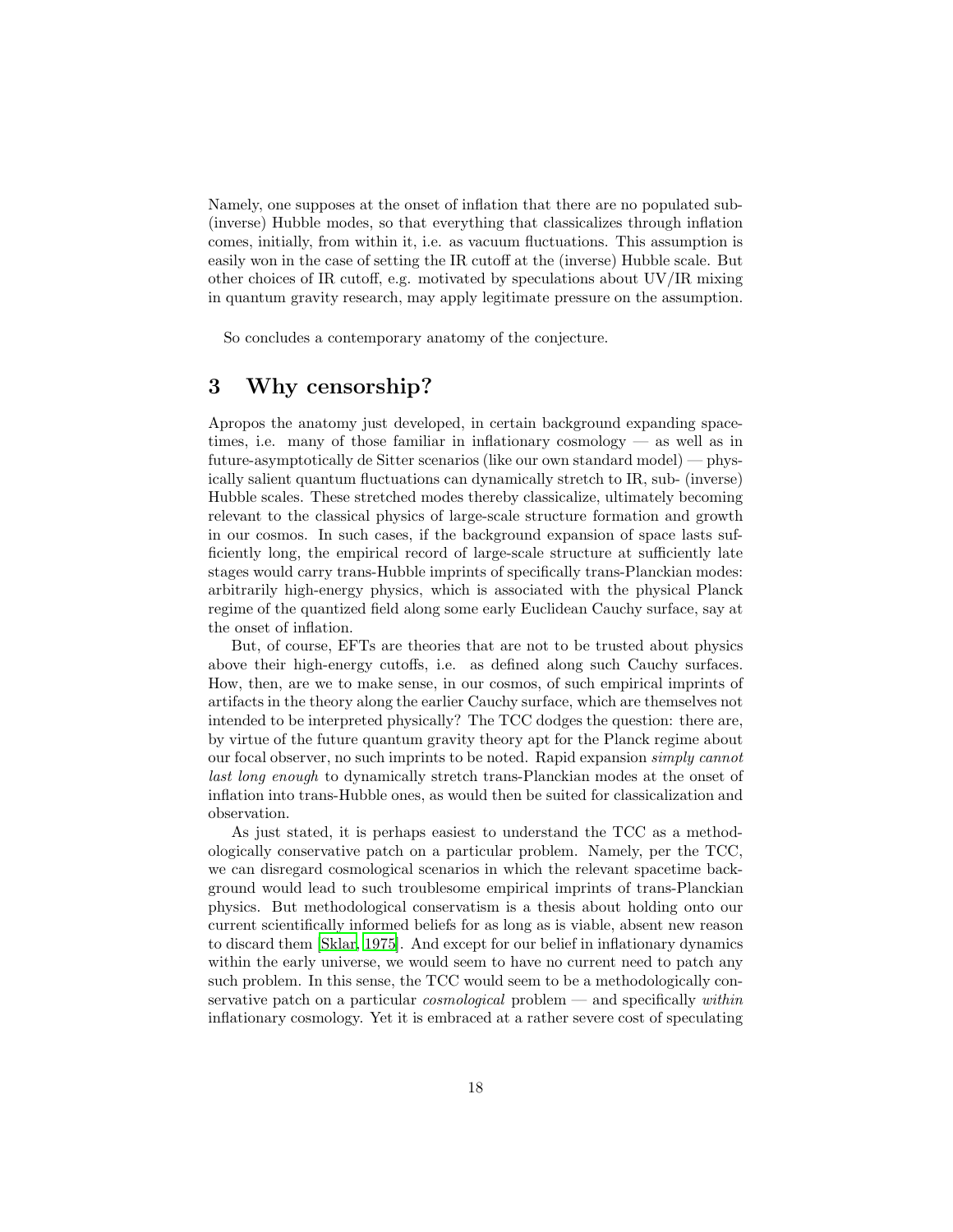entirely new physics relevant in the ongoing development of a theory of UV quantum gravity.

To what extent is the cost imposed too great  $-$  or, in other words, to what extent is the speculation sufficiently radical as to undermine the spirit of methodological conservatism embodied in its initial proposal? The spectacular advertisements rehearsed in the Introduction suggest that there is basically no cost: that it is hardly radical to embrace such a speculation. In other words, these advertisements of the TCC concern our present thinking about what will inevitably come of a future theory of UV quantum gravity. Beneath the promotional level, they are claims made today about how we reckon UV quantum gravity will work. In light of the anatomy just provided, I am now in a position to clarify what lies at the heart of such claims.

Namely, the new physics asserted in the TCC is that UV quantum gravity pairs together the IR cutoff in effective field theoretic descriptions of quantum gravitationally coupled material quantum systems with the scale implicated in effective classicalization of quantum fluctuations — specifically, as the latter arises in semiclassical modeling relevant within large-scale cosmology. And this strikes me as somewhat mysterious: in order to meaningfully wield trans-Planckian censorship in early universe inflationary cosmology, there must be some fated harmony between fundamental quantum physics and the large-scale semiclassical cosmos (that is, the cosmos, defined effectively with respect to all small-scale degrees of freedom in our universe serving as environment). Supposing that the IR cutoff is much larger than the Hubble radius at the onset of inflation, one might then regard the disavowal of any initially excited sub- (inverse) Hubble modes as an alarming case of fine-tuning. Yet, on the other hand, supposing that the IR cutoff is on the same order as proposed, one is reminded in trans-Planckian censorship eerily of Eddington's fated attempts to tie the value of the cosmological constant and the length scale of the entire closed classical Einstein universe at the start of expansion to the mass-to-charge ratio of the electron in high-energy quantum physics [\[Kilmister](#page-21-15), [1994\]](#page-21-15). This does not amount to an objection to conjecturing trans-Planckian censorship, but it does seem as if it might give one pause.

## <span id="page-18-0"></span>4 Conclusion

As I have already argued in [\[Schneider, 2021\]](#page-22-3), the TCC stipulates that unknown Planck-scale fundamental physics (so, UV quantum gravity phenomenology) must be physically screened off from our cosmological descriptions of structure formation and growth. This is particularly pressing in the context of inflationary cosmology in the early universe, but as mentioned in the Introduction, it has also been used in the context of the cosmological constant in late-stage cosmology beyond the standard model. As I elaborate in that article, this state of affairs might reasonably be seen as exciting, influencing its general uptake as a topic of study within our thinking about semiclassical gravity.

Still, one might worry that the work done by trans-Planckian censorship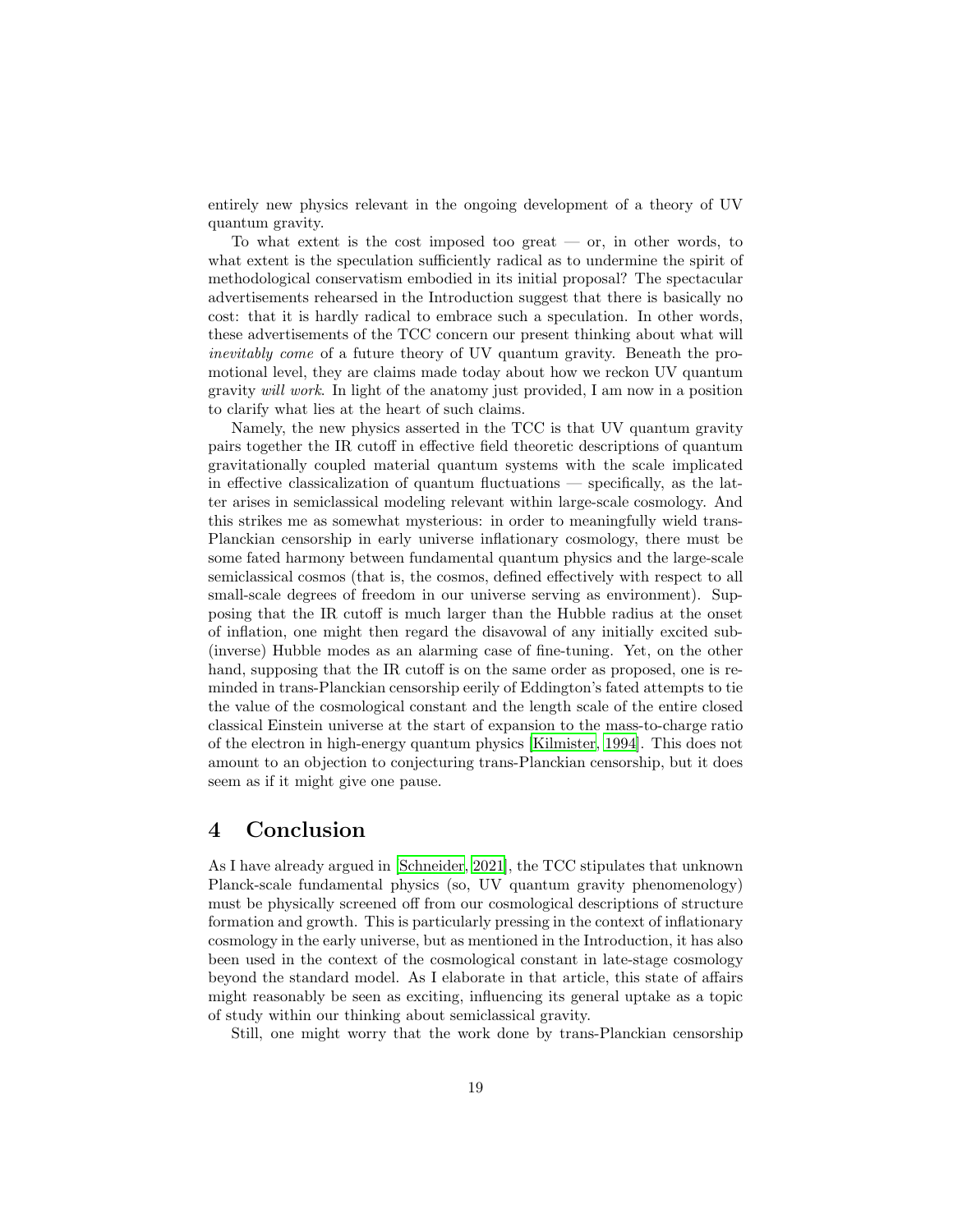in cosmology is insufficient to assuage concerns that such a conjecture regarding fundamental physics has ultimately come out of thin air. In this case, the spectacular advertisements for the TCC rehearsed in the Introduction are likely to be encouraging: trans-Planckian censorship may almost be considered inevitable as a feature of the future UV quantum gravity theory, in which case the problem it would patch we may look forward to being patched 'for free' by any such adequate theoretical achievements.

In this article, I attempted to provide a presentation of trans-Planckian censorship exclusively in terms of our current, well-trodden physics of quantized fields, spacetime, and (classical) gravity in order to better assess the argumentative merits that ultimately underpin those advertisements — to judge how costly is the TCC as a speculation specifically concerning low-energy cosmological applications of a future UV quantum gravity theory. On this front, it is hopefully clear, in the first place, that the conjecture has very little to do with early universe cosmology, except were we to there hold onto inflationary dynamics as the causal mechanism for the downstream formation of cosmic structure. Namely, we can understand the consequences of the TCC entirely in terms of our well-trodden physics, so that  $-$  given the particular conjectured further claim about UV/IR mixing in UV quantum gravity — we may ask whether certain applications of our current fundamental physics require a physical interpretation other than that which makes use of an EFT toolkit. That is to say, in early universe cosmology, it is not the case that we may reason from a conjectured trans-Planckian censorship to a conclusion that the application does not occur which would otherwise be made complicated by censorship. This is contrary to what is suggested in [\[Bedroya et al., 2020\]](#page-20-2): that in virtue of the TCC applying pressure on inflationary cosmology, we might turn to consider alternatives instead. (Alternatives may be sought on independent merits, whose embrace would render trans-Planckian censorship impotent in early universe cosmology. But this is another matter — perhaps relevant in *confirming* candidate quantum gravity theories, where they happen to give rise to such explicit alternatives.)

Meanwhile, we may also understand there to be substantive new fundamental physics contained in any affirmation of the TCC. Consistency of our as-yet unknown UV theory of quantum gravity ensures that physical applications of EFTs involving an expanding spacetime background come equipped with bounds, owing to whatever in that future theory grounds the UV and IR scales that show up in the formalism suited for providing such effective descriptions. So we may be wary of the employ of trans-Planckian censorship in proposals like that due to [Ijjas and Steinhardt \[2019\]](#page-21-2), which otherwise brand themselves as proposals that successfully insulate descriptions of large-scale cosmology from any unknown UV quantum gravitational physics. In fact, one might argue that the standard model in late-stage cosmology is already successfully insulated from any unknown UV quantum gravitational physics. Meanwhile, any leap from consideration of that standard model to a cyclic model beyond it would seem to require invoking a principle like trans-Planckian censorship (cf. footnote [2](#page-3-0) above) — spoiling the claim of insulation. Hence, as in Eddington's program in the early history of relativistic cosmology, one sees here a new effort to render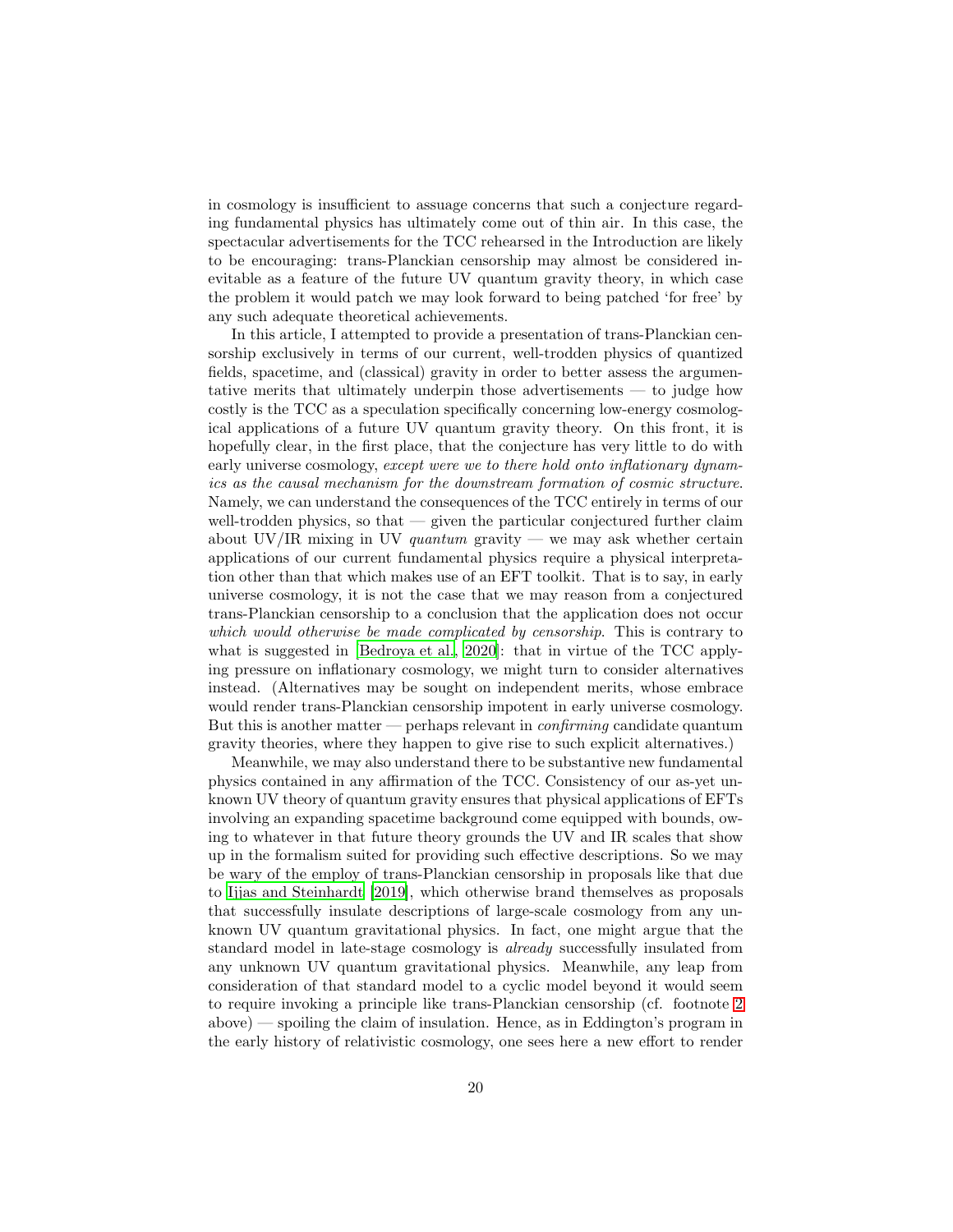the large-scale universe in its entirety as a high-energy quantum phenomenon: that is, as a readily (i.e. classically) observable empirical consequence of certain physical facts concerning UV quantum gravity.

Finally, on this last point, I will reiterate — now in a different light concerns raised above about the harmony between the IR scale relevant in the fundamental physics posited about the future UV quantum gravity theory and the scale relevant to effective classicalization in cosmology. Namely, it seems unlikely, in the first place, that this harmony would be secured merely by analogy to renormalization in the case of quantum gravity beyond field theory, even if that argument is — as the reasoning in [\[Bedroya](#page-20-3), [2021\]](#page-20-3) suggests — sufficient to establish that there is some such IR cutoff to countenance. On the other hand, the comparison to cosmic censorship may be particularly apt in regards to this concern: so too in the case of cosmic censorship, there is some interplay posited between quantum processes 'near' a timelike singularity and the classical physics that emerges as relevant sufficiently far away in spacetime, i.e. beyond some horizon. But cosmic censorship is many things at once [\[Earman](#page-21-16), [1992\]](#page-21-16), and taken conservatively it describes a decades-old program of research in general relativity that has very rarely been connected explicitly to the vanguard of quantum gravity research. More work on this latter comparison is thus, I think, merited for the sake of evaluating the prospects of trans-Planckian censorship as an avenue of research that concerns our understanding of the conceptual structure of the problem of quantum gravity, especially in relation to the swampland.

## <span id="page-20-0"></span>5 Bibliography

- <span id="page-20-3"></span>A. Bedroya. de Sitter complementarity, TCC, and the swampland. Letters in High Energy Physics, 2021.
- <span id="page-20-1"></span>A. Bedroya and C. Vafa. Trans-planckian censorship and the swampland. Journal of High Energy Physics, 2020(9):1–34, 2020.
- <span id="page-20-2"></span>A. Bedroya, R. Brandenberger, M. Loverde, and C. Vafa. Trans-planckian censorship and inflationary cosmology. Physical Review D, 101(10):103502, 2020.
- <span id="page-20-8"></span>G. Belot. Lambda. 2021.
- <span id="page-20-6"></span>A. N. Bernal and M. Sanchez. On smooth cauchy hypersurfaces and geroch's splitting theorem. Communications in Mathematical Physics, 243(3):461–470, 2003.
- <span id="page-20-7"></span>N. D. Birrell, N. D. Birrell, and P. Davies. Quantum fields in curved space. 1984.
- <span id="page-20-5"></span>S. Brahma. Trans-planckian censorship conjecture from the swampland distance conjecture. Physical Review D, 101(4):046013, 2020.
- <span id="page-20-4"></span>R. Brandenberger. Limitations of an effective field theory treatment of early universe cosmology. arXiv preprint arXiv:2108.12743, 2021.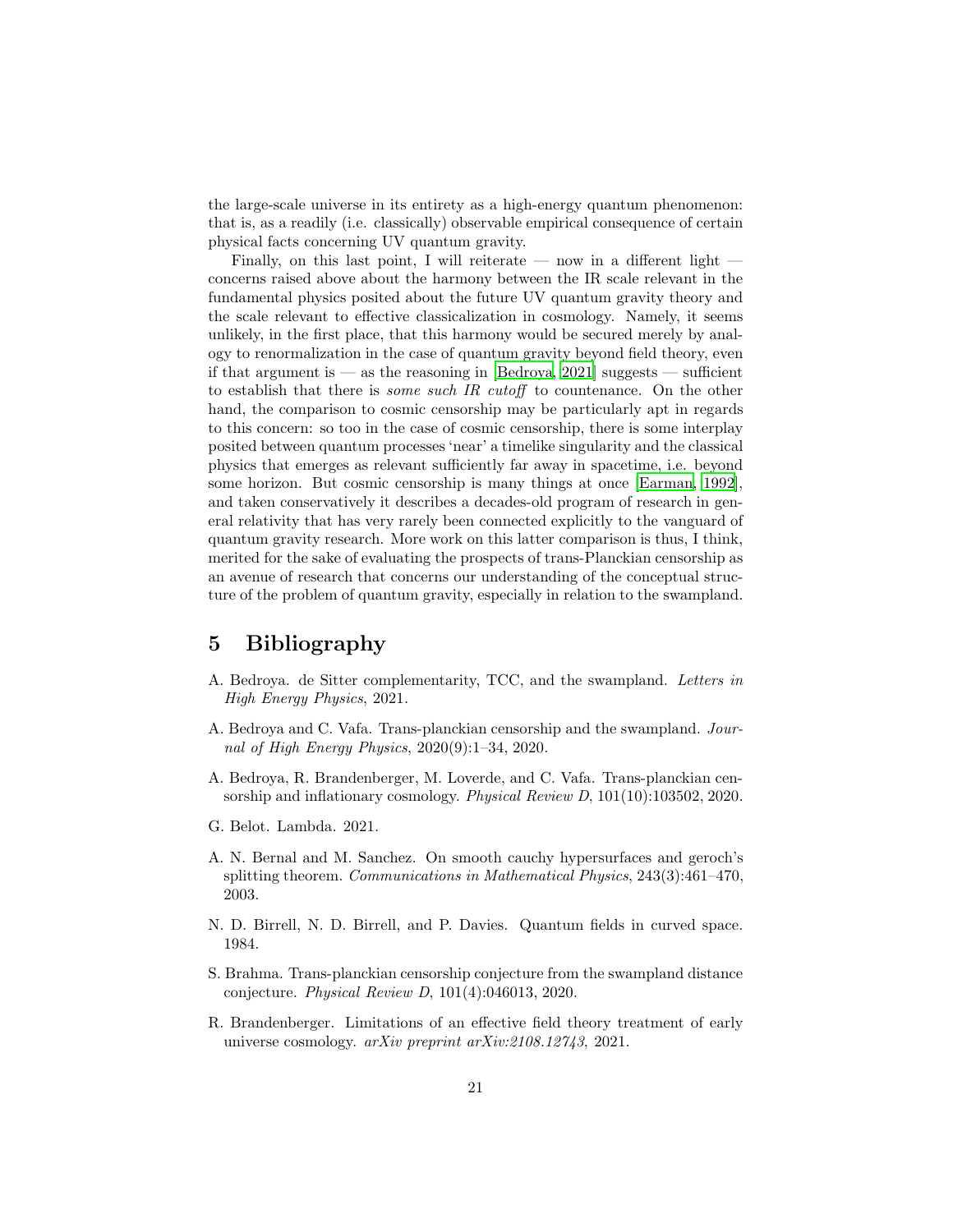- <span id="page-21-9"></span>R. H. Brandenberger. Inflationary cosmology: Progress and problems. In Large Scale Structure Formation, pages 169–211. Springer, 2000.
- <span id="page-21-8"></span>R. H. Brandenberger and J. Martin. Trans-planckian issues for inflationary cosmology. Classical and Quantum Gravity, 30(11):113001, 2013.
- <span id="page-21-7"></span>E. Calabi and L. Markus. Relativistic space forms. Annals of Mathematics, pages 63–76, 1962.
- <span id="page-21-12"></span>A. G. Cohen, D. B. Kaplan, and A. E. Nelson. Effective field theory, black holes, and the cosmological constant. Physical Review Letters, 82(25):4971, 1999.
- <span id="page-21-10"></span>G. Dvali, A. Kehagias, and A. Riotto. Inflation and decoupling. arXiv preprint arXiv:2005.05146, 2020.
- <span id="page-21-16"></span>J. Earman. Cosmic censorship. In PSA: Proceedings of the Biennial Meeting of the Philosophy of Science Association, volume 1992, pages 171–180. Philosophy of Science Association, 1992.
- <span id="page-21-5"></span>J. Earman. Superselection rules for philosophers. Erkenntnis, 69(3):377–414, 2008.
- <span id="page-21-14"></span>S. C. Fletcher. The principle of stability. Philosophers' Imprint, 20, 2020.
- <span id="page-21-1"></span>L. Heisenberg, M. Bartelmann, R. Brandenberger, and A. Refregier. Dark energy in the swampland. Physical Review D, 98(12):123502, 2018.
- <span id="page-21-11"></span>S. Hossenfelder. Minimal length scale scenarios for quantum gravity. Living Reviews in Relativity, 16(1):1–90, 2013.
- <span id="page-21-6"></span>B. L. Hu and E. Verdaguer. Stochastic gravity: Theory and applications. Living Reviews in Relativity, 11(1):1–112, 2008.
- <span id="page-21-2"></span>A. Ijjas and P. J. Steinhardt. A new kind of cyclic universe. Physics Letters B, 795:666–672, 2019.
- <span id="page-21-15"></span>C. Kilmister. Eddington's Search for a Fundamental Theory: A Key to the Universe. Cambridge University Press, 1994.
- <span id="page-21-0"></span>H.-C. Kim, H.-C. Tarazi, and C. Vafa. Four-dimensional N=4 SYM theory and the swampland. Physical Review D, 102(2):026003, 2020.
- <span id="page-21-3"></span>A. Koberinski and C. Smeenk. Λ and the limits of effective field theory. Philosophy of Science, forthcoming.
- <span id="page-21-13"></span>M. Li. A model of holographic dark energy. Physics Letters B, 603(1-2):1–5, 2004.
- <span id="page-21-4"></span>D. B. Malament. Topics in the foundations of general relativity and Newtonian gravitation theory. University of Chicago Press, 2012.